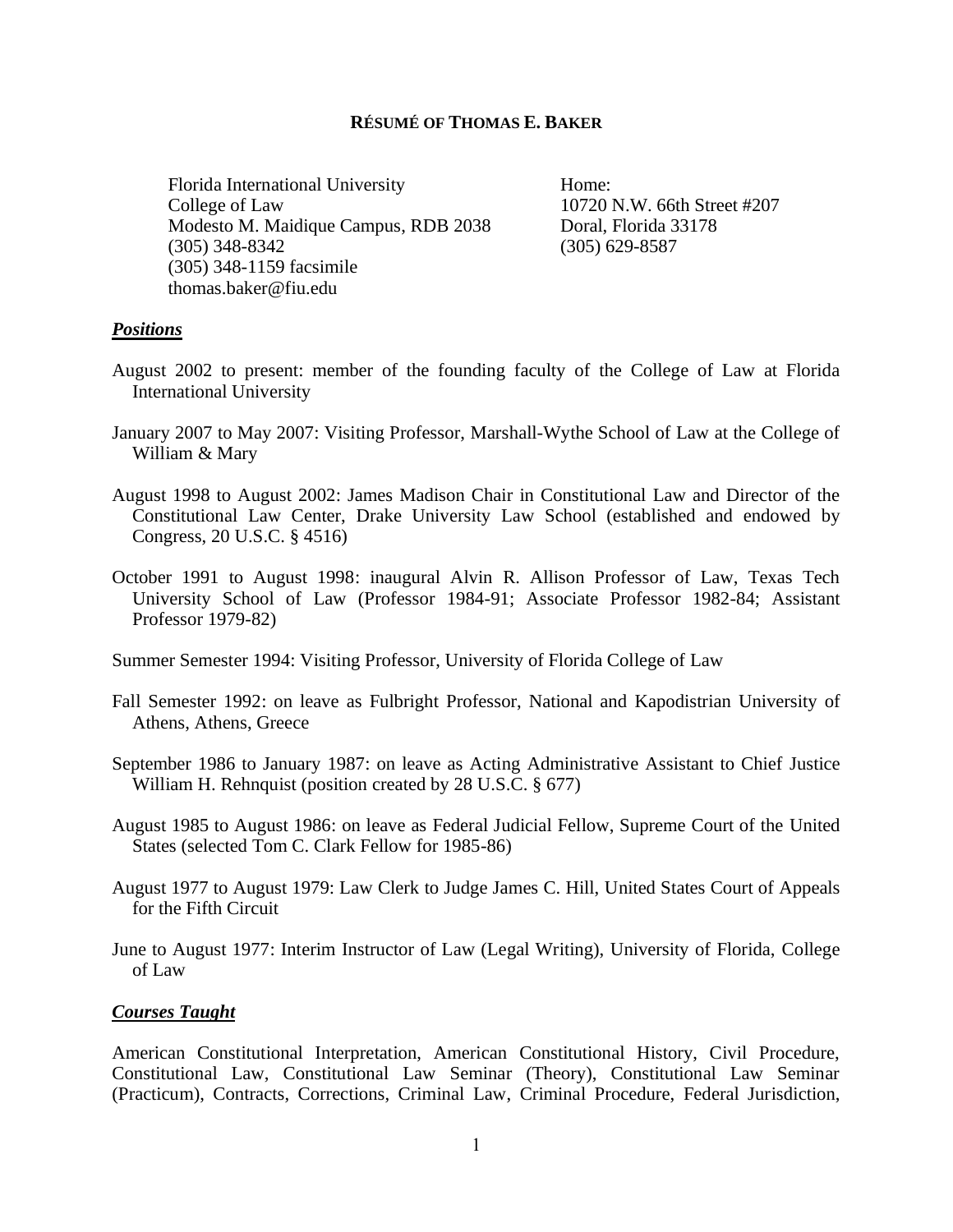First Amendment, First Amendment Seminar, Framers' Constitution, Jurisprudence, Legal Analysis, Legal Process, Political and Civil Rights, Post-conviction Remedies, Supreme Court Seminar

### *Publications*

FIRST AMENDMENT LAW: FREEDOM OF EXPRESSION AND FREEDOM OF RELIGION (Carolina Academic Press 5th ed. forthcoming 2022) (with Arthur D. Hellman, William D. Araiza & Ashutosh A. Bhagwat) and TEACHER'S MANUAL (forthcoming 2022) and ANNUAL SUPPLEMENT (forthcoming 2022)

CONSTITUTIONAL ANALYSIS IN A NUTSHELL (West Academic Publishing 3d ed. 2019)

- FIRST AMENDMENT LAW: FREEDOM OF EXPRESSION AND FREEDOM OF RELIGION (Carolina Academic Press 4th ed. 2018) (with Arthur D. Hellman, William D. Araiza & Ashutosh A. Bhagwat) and TEACHER'S MANUAL (2018) and ANNUAL SUPPLEMENT (2018, 2019, 2020 & 2021)
- FIRST AMENDMENT LAW: FREEDOM OF EXPRESSION AND FREEDOM OF RELIGION (Lexis-Nexis Publishing Co. 3d ed. 2014) (with Arthur D. Hellman & William D. Araiza) and TEACHER'S MANUAL (2014) and ANNUAL SUPPLEMENTS (2014, 2015, 2016 & 2017)
- CONSTITUTIONAL LAW SKILLS AND VALUES (Lexis-Nexis Publishing Co. 2013) (with William D. Araiza, Olympia Ross Duhart & Steven I. Friedland)
- FIRST AMENDMENT LAW: FREEDOM OF EXPRESSION AND FREEDOM OF RELIGION (Lexis-Nexis Publishing Co. 2d ed. 2010) (with Arthur D. Hellman & William D. Araiza) and TEACHER'S MANUAL (2010) and ANNUAL SUPPLEMENTS (2010, 2011, 2012 & 2013)
- A PRIMER ON THE JURISDICTION OF THE UNITED STATES COURTS OF APPEALS (Federal Judicial Center 2d ed. 2009)
- APPELLATE COURTS: STRUCTURES, FUNCTIONS, PROCESSES, AND PERSONNEL (Lexis-Nexis Publishing Co. 2d ed. 2006) (with Daniel J. Meador & Joan E. Steinman) and TEACHER'S MANUAL (2006) and SUPPLEMENT (2009)
- FIRST AMENDMENT LAW: FREEDOM OF EXPRESSION AND FREEDOM OF RELIGION (Lexis-Nexis Publishing Co. 2006) (with Arthur D. Hellman & William D. Araiza) and TEACHER'S MANUAL (2006) and ANNUAL SUPPLEMENTS (2006, 2007, 2008 & 2009)
- AT WAR WITH CIVIL RIGHTS AND CIVIL LIBERTIES (Rowman & Littlefield Publishers, Inc. 2006) (editor with John F. Stack, Jr.)
- CONSTITUTIONAL ANALYSIS IN A NUTSHELL (Westgroup Publishing 2d ed. 2003) (with the late Jerre S. Williams)
- AMICUS HUMORIAE: AN ANTHOLOGY OF LEGAL HUMOR (Carolina Academic Press 2003) (editor with Robert M. Jarvis & Andrew J. McClurg)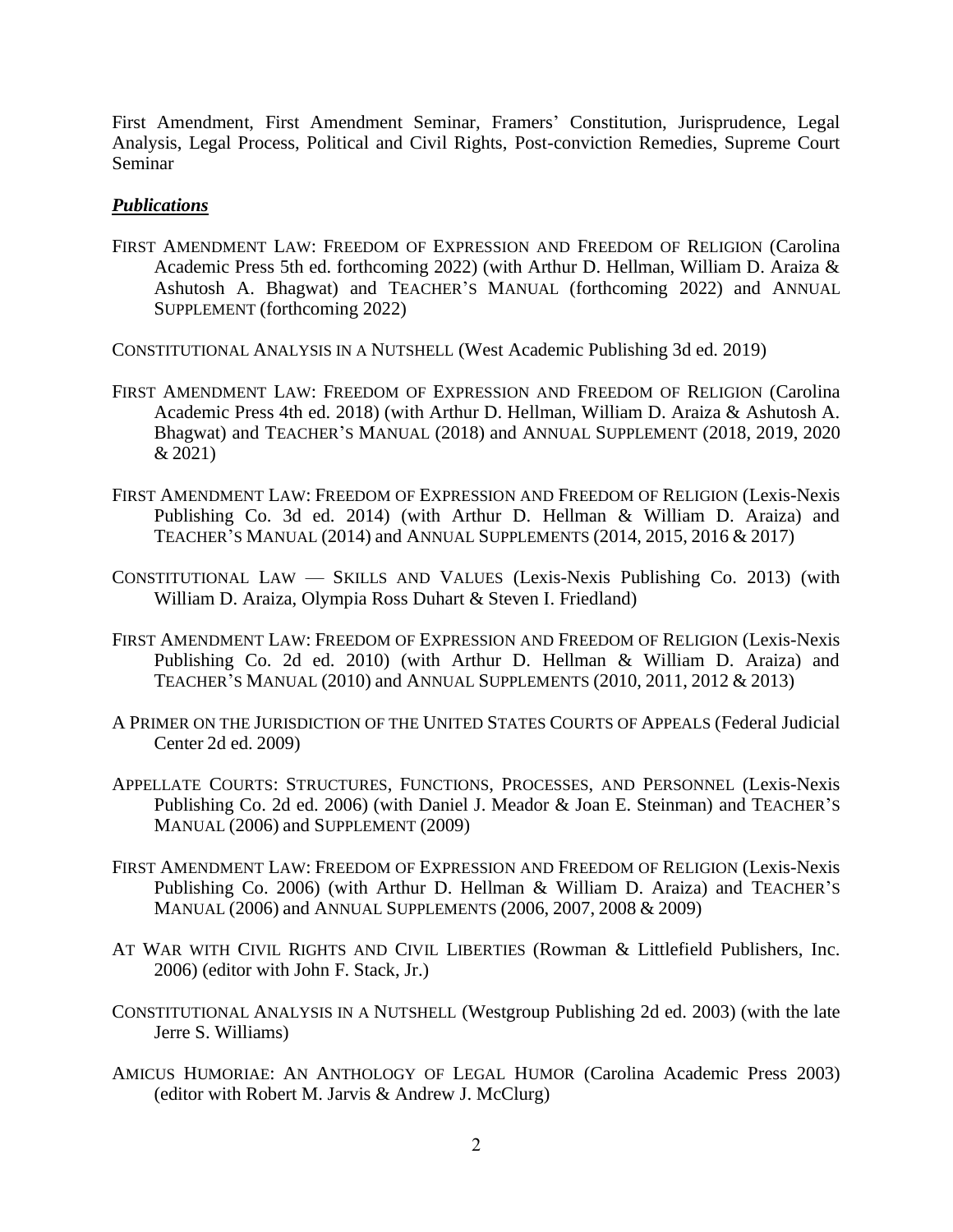- FEDERAL COURT PRACTICE AND PROCEDURE: A THIRD BRANCH BIBLIOGRAPHY (William S. Hein & Co., Inc. 2001)
- CAN A GOOD CHRISTIAN BE A GOOD LAWYER? HOMILIES, WITNESSES, AND REFLECTIONS (UNIVERSITY OF NOTRE DAME PRESS 1998) (editor with Timothy W. Floyd)
- "THE MOST WONDERFUL WORK . . ." OUR CONSTITUTION INTERPRETED (West Publishing Co. 1996)
- THE UNITED STATES COURT OF APPEALS FOR THE ELEVENTH CIRCUIT: THE FIRST DECADE, 1981-1991 (ELEVENTH CIRCUIT HISTORICAL SOCIETY 1994) (with J. Ralph Beaird & Sharon Kennedy)
- RATIONING JUSTICE ON APPEAL THE PROBLEMS OF THE U.S. COURTS OF APPEALS (West Publishing Co. 1994)
- A REPORT OF THE JUSTICE RESEARCH INSTITUTE PREPARED FOR THE FEDERAL JUDICIAL CENTER ON THE PROBLEMS OF THE U.S. COURTS OF APPEALS (1992) (Pp. 548 Grant/Report)
- A PRIMER ON THE JURISDICTION OF THE UNITED STATES COURTS OF APPEALS (Federal Judicial Center 1989)
- THE GOOD JUDGE (Priority Press 1989) (Background Paper and Report of the Twentieth Century Fund Task Force on Federal Judicial Responsibility)
- THE FRAMERS' CONSTITUTION DOCUMENTS AND MATERIALS (Tent. ed. 1988) (Pp. 425, sponsored by SmithKline Beckman Bicentennial Award in Legal Education) (with James E. Viator)
- FEASIBILITY STUDY OF SENTENCING GUIDELINES FOR MUNICIPAL AND JUSTICE OF THE PEACE COURTS IN TEXAS (December 1981) (Pp. 390, Grant funded by State Department of Highways and Public Transportation) (with Charles P. Bubany, James M. Driscoll, Allen C. Gilbert & Roger C. Schaefer)

\* \* \*

- Dehors *the Record: A Correction of a Final Jeopardy Question*, 14 FIU L. REV. 709 (2021)*Foreword: A 21st Century Précis to a 20th Century Classic, in* WALTER F. MURPHY, CONGRESS AND THE COURT (Quid Pro Quo Press 2014)
- *Book Review: John Paul Stevens, Five Chiefs — a Supreme Court Memoir*, 62 J. LEGAL EDUC. 647-62 (2013)
- *A Modest Experiment in Pedagogy: Lessons on Comparative Constitutional Law*, 6 FIU L. REV. 99-122 (2012)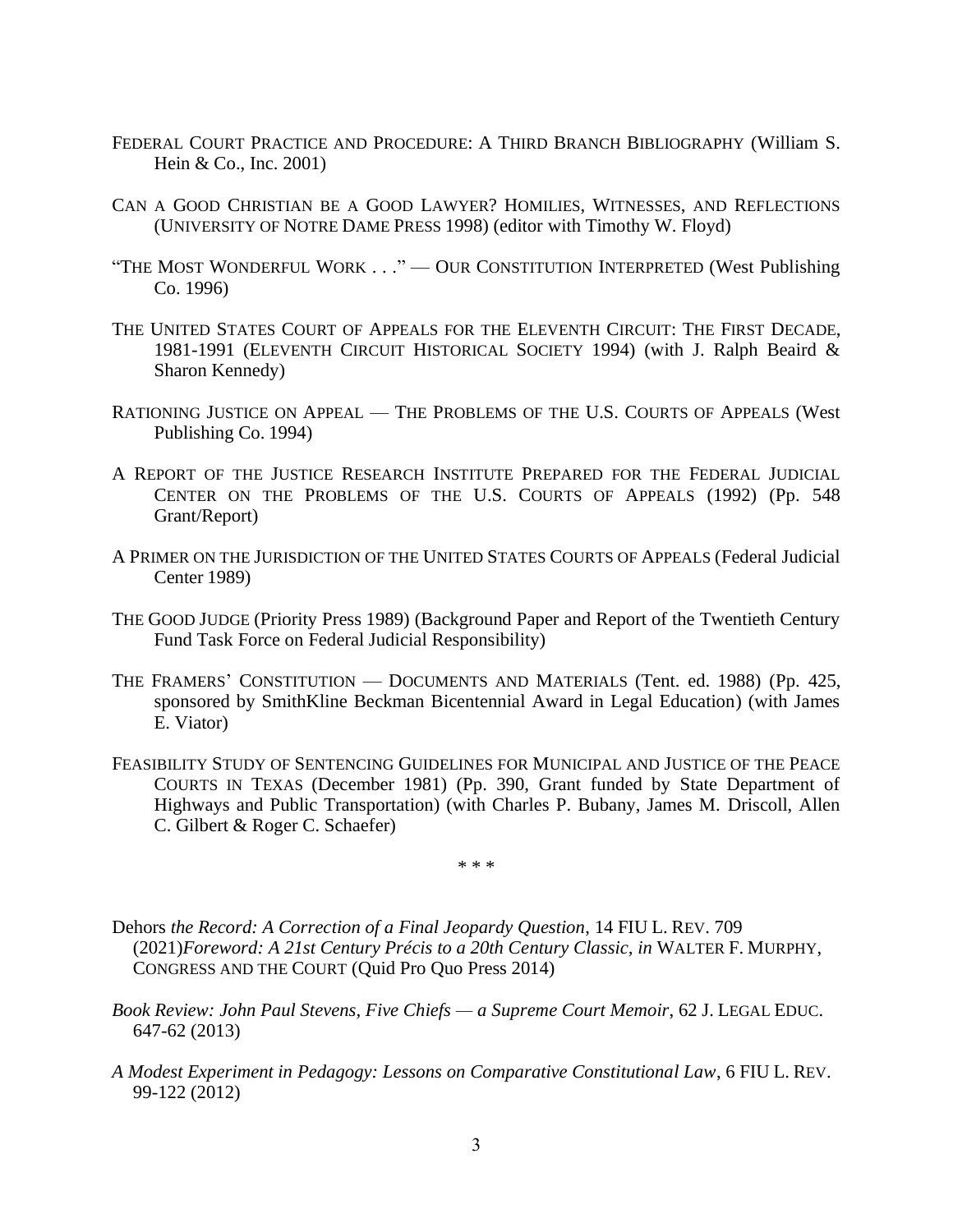- Book Review: Jack M. Balkin & Reva B. Siegel, eds. The Constitution in 2020, 50 AMER. J. LEGAL HIST. 104-05 (2010)
- *An Annotated Bibliography on Law Teaching*, 18 PERSP.: TEACHING LEGAL RES. & WRITING 34-42 (2009) (with Mary Olszewska)
- *An Annotated Bibliography on Federal Appellate Practice and Procedure*, 10 J. APP. PRAC. & PROC. 13-59 (2009)
- *Applied Freakonomics: Explaining the "Crisis of Volume,"* 8 J. APP. PRAC. & PROC. 101-14 (2007)
- *Reflections on Law Schools and the Idea of the University*, 1 FIU L. REV. 1-17 (2006)
- *Contempt Power of Congress*; *Contempt Power of Courts*; *Finality of Decision*; *Missouri v. Jenkins (1990)*; *Missouri v. Jenkins (1995)*; *Nixon v. Condon (1932)*; *Postal Power*; *Smith v. Allwright (1944)*; *Spallone v. U.S. (1990)*; *John Paul Stevens*; *Stone v. Powell (1976)*; *Terry v. Adams (1953)*; *United States v. Classic (1941)*; *United States v. Lovett (1946)*; *Frederick Moore Vinson*; *Youngstown Sheet & Tube Co. v. Sawyer (1952*; entries in THE OXFORD COMPANION TO THE SUPREME COURT OF THE UNITED STATES (KERMIT L. HALL, *et al.,* eds., OXFORD PRESS 2d ed. 2005)
- *Constitutional Theory in a Nutshell*, 13 WM & MARY B. RTS. J. 57-123 (2004)
- *Teaching a Course on the Constitution — Finding and Using Founding Documents*; *Casebook and Supplement*; *Internet Sites Can Make a Web-Based Course*; *Using Quizzes*; *Opinion Writing Assignment*; entries in *Chapter 4, Constitutional Law* in TEACHING THE LAW SCHOOL CURRICULUM (STEVEN FRIEDLAND & GERALD F. HESS, eds. 2004)
- *A Compendium of Clever and Amusing Law Review Writings — An Idiosyncratic Bibliography of Miscellany with In Kind Annotations Intended as a Humorous Diversion for the Gentle Reader*, 51 DRAKE L. REV. 105-49 (2002)
- *Civil Rights and Civil Liberties in a Crisis: A Few Pages of History*, 3 NEV. L. J. 23-28 (2002)
- *A Roundtable Discussion with Stephen L. Carter & Michael J. Gerhardt*, 50 DRAKE L. REV. 411-28 (2002)
- *A Symposium Précis*, 50 DRAKE L. REV. 359-68 (2002)
- *Abrams v. United States*; *Constitution*; *Warren E. Burger*; *Dartmouth College v. Woodward*; *Ex Post Facto Clause*; *Impeachment;* essays in ENCYCLOPEDIA OF AMERICAN LAW (David Schultz, ed. 2002)
- *At War with Civil Rights and Civil Liberties*, 34 CASE W. RES. J. INT'L L. 219-21 (2002)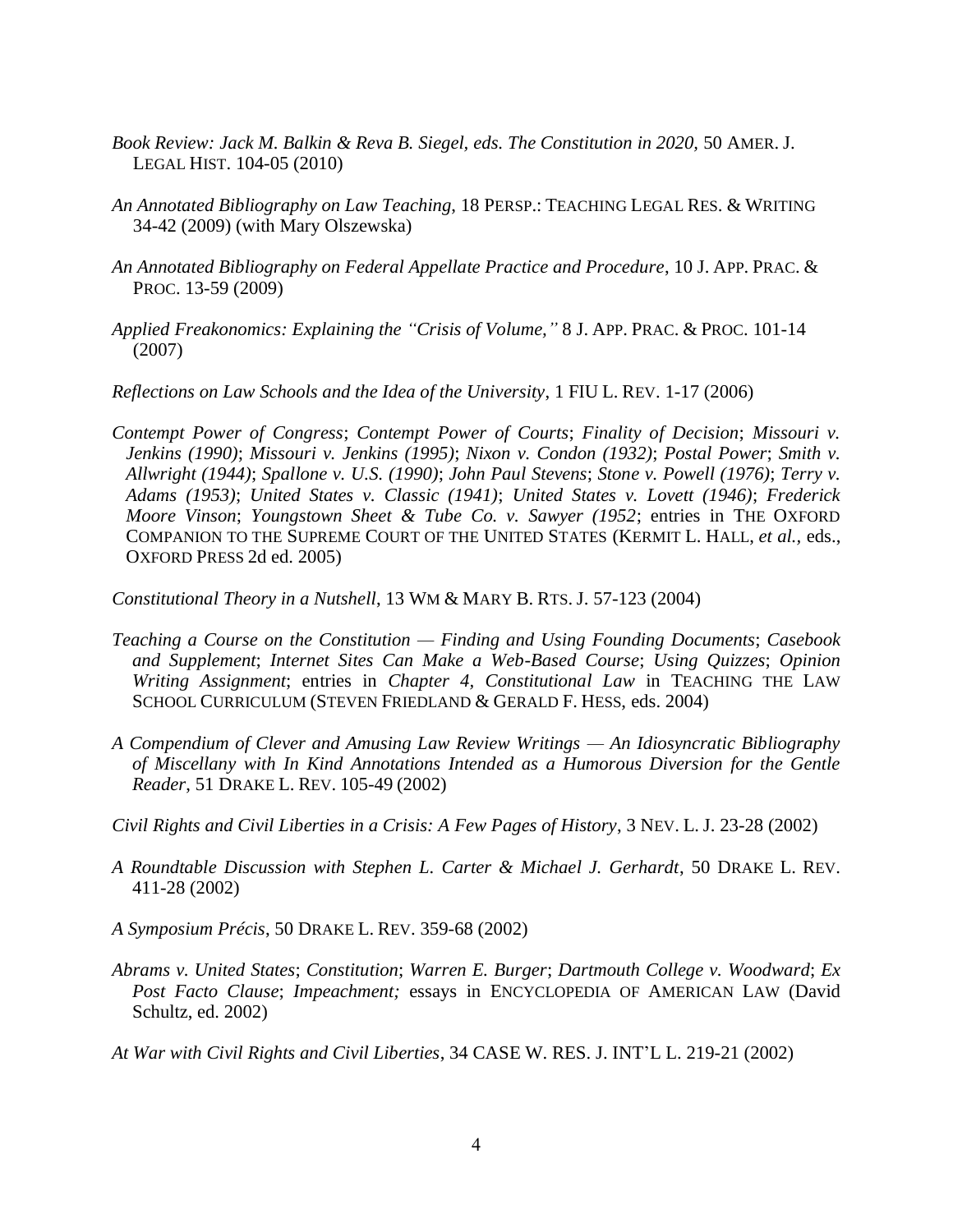- *First Things First: First Amendment Developments, October Term 2000*, PREVIEW OF UNITED STATES SUPREME COURT CASES at 418 (Aug. 2, 2001)
- *A Roundtable Discussion with Lawrence Lessig, David G. Post & Jeffrey Rosen*, 49 DRAKE L. REV. 441-55 (2001)
- *A Symposium Précis*, 49 DRAKE L. REV. 391-96 (2001)
- *The Supreme Nonet*, 18 CONST. COMMENTARY 291-93 (2001) (review poem)
- *A Case Study on the Importance of Settling the National Law: Why We Call the Supreme Court "Supreme,"* 4 GREENBAG 2d 129-37 (Winter 2001)
- *Contemporary Lessons in Separation of Powers: Congressional Standing and the Line Item Veto*; *Federalism Writ Large: the Eleventh Amendment and State Sovereign Immunity*; *Welfare Rights and the Right to Travel*, essays in HISTORIC UNITED STATES COURT CASES — AN ENCYCLOPEDIA at 177, 199 & 1025 (John W. Johnson, ed., 2d ed. 2001)
- *Towards a "More Perfect Union" — Some Thoughts on Amending the Constitution*, 10 WIDENER J. PUB. L. 1-19 (2000)
- *A Generation Spent Studying the U.S. Courts of Appeals: A Chronology*, 34 CAL. DAVIS L. REV. 395-423 (2000)
- *Towards a "More Perfect Union"*, A.B.A. INSIGHTS ON LAW & SOCIETY, Fall 2000, at 4-7
- *A Symposium Précis*, 48 DRAKE L. REV. 433-43 (2000)
- *Book Review: Michael J. Gerhardt, The Federal Appointments Process: A Constitutional and Historical Analysis,* 44 AMER. J. LEGAL HIST. 475 (2000)
- *Book Review: Bernard Schwartz, ed., The Burger Court: Counter-Revolution or Confirmation?,*  43 AMER. J. LEGAL HIST. 220 (1999)
- *Some Preliminary Comments on the Final Report of the White Commission*, 15 J. LAW & POLITICS 471-93 (1999)
- *Clear and Present Dangers: The Importance of Ideas and the Bowels in the Cosmos*, 16 CONST. COMMENTARY 485-90 (Symposium 1999)

Marbury v. Madison *– Requiescat in Pace?*, 83 JUDICATURE 83-84 (1999) (review essay)

- *At War with the Constitution: A History Lesson from the Chief Justice*, 14 BYU J. PUBLIC LAW 69-81 (1999) (review essay)
- *Federal Court Practice and Procedure: A Third Branch Bibliography*, 30 TEX. TECH L. REV. 909-1126 (1999)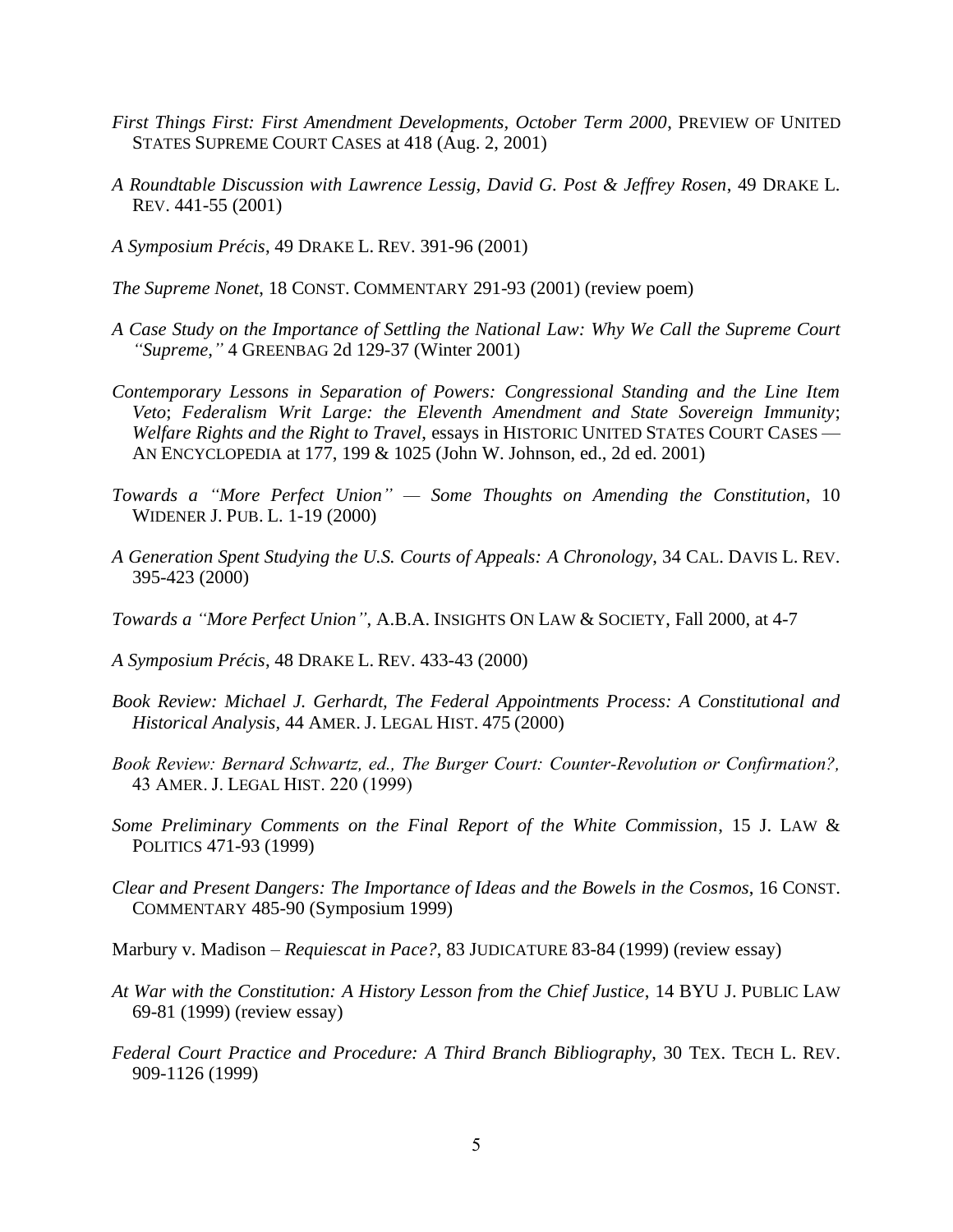- *Two Cheers for the Commission on Structural Alternatives for the Federal Courts of Appeals*, 1999 FED. COURTS L. REV. 1 (Feb. 1999) (http://www.fedjudge.org/fclr/99frame1.htm), *reprinted in* 1 FED. COURTS L. REV. 557 (2006)
- *At War with the Constitution*, A.B.A. J., December 1998, at 76 (review essay)
- *The Federal Impeachment Process: A Constitutional and Historical Analysis*, 42 AMER. J. LEGAL HIST. 74-76 (1998) (review essay)
- *Mastering Modern Constitutional Law*, 21 SEATTLE U.L. REV. 927-71 (1998) (review essay)
- *The U.S. Courts of Appeals: Problems and Solutions*, 45 FED. LAWYER 30-33 (1998)
- *Constitutional Dreams,* A.B.A. J., September 1997, at 92 (review essay)
- *Main Street Decisions,* A.B.A. J., August 1997, at 52-57
- *2020 Year-end Report on the Judiciary by the Chief Justice of the United States*, 24 PEPPERDINE L. REV. 859-86 (1997)
- *Chapter 65.1. Security: Proceedings Against Sureties*, in MOORE'S FEDERAL PRACTICE (3d ed. 1997)
- *Chapter 66. Receivers Appointed By Federal Courts*, in MOORE'S FEDERAL PRACTICE (3d ed. 1997)
- *Chapter 67. Deposit in Court*, in MOORE'S FEDERAL PRACTICE (3d ed. 1997)
- *Chapter 69. Execution*, in MOORE'S FEDERAL PRACTICE (3d ed. 1997)
- *Chapter 70. Judgment for Specific Acts; Vesting Title*, in MOORE'S FEDERAL PRACTICE (3d ed. 1997)
- *Chapter 71. Process in Behalf of and Against Persons Not Parties*, in MOORE'S FEDERAL PRACTICE (3d ed. 1997)
- *Bob Borks Amerika*, 44 U.C.L.A. L. REV. 1185-1205 (1997) (review essay)
- *Tyrannous Lex*, 82 IOWA L. REV. 689-715 (1997)
- *The Constitution of the United States*: essay in THE ENCYCLOPEDIA OF CIVIL RIGHTS IN AMERICA (Salem Press 1997)
- *A Constitutional Bibliography*, 5 WM. & MARY BILL OF RTS. J. 277-97 (1996)
- *A Self-Study of Federal Judicial Rulemaking: A Report from the Subcommittee on Long Range Planning to the Committee on Rules of Practice, Procedure and Evidence of the Judicial Conference of the United States*, 168 F.R.D. 679-729 (1995) (with Frank H. Easterbrook)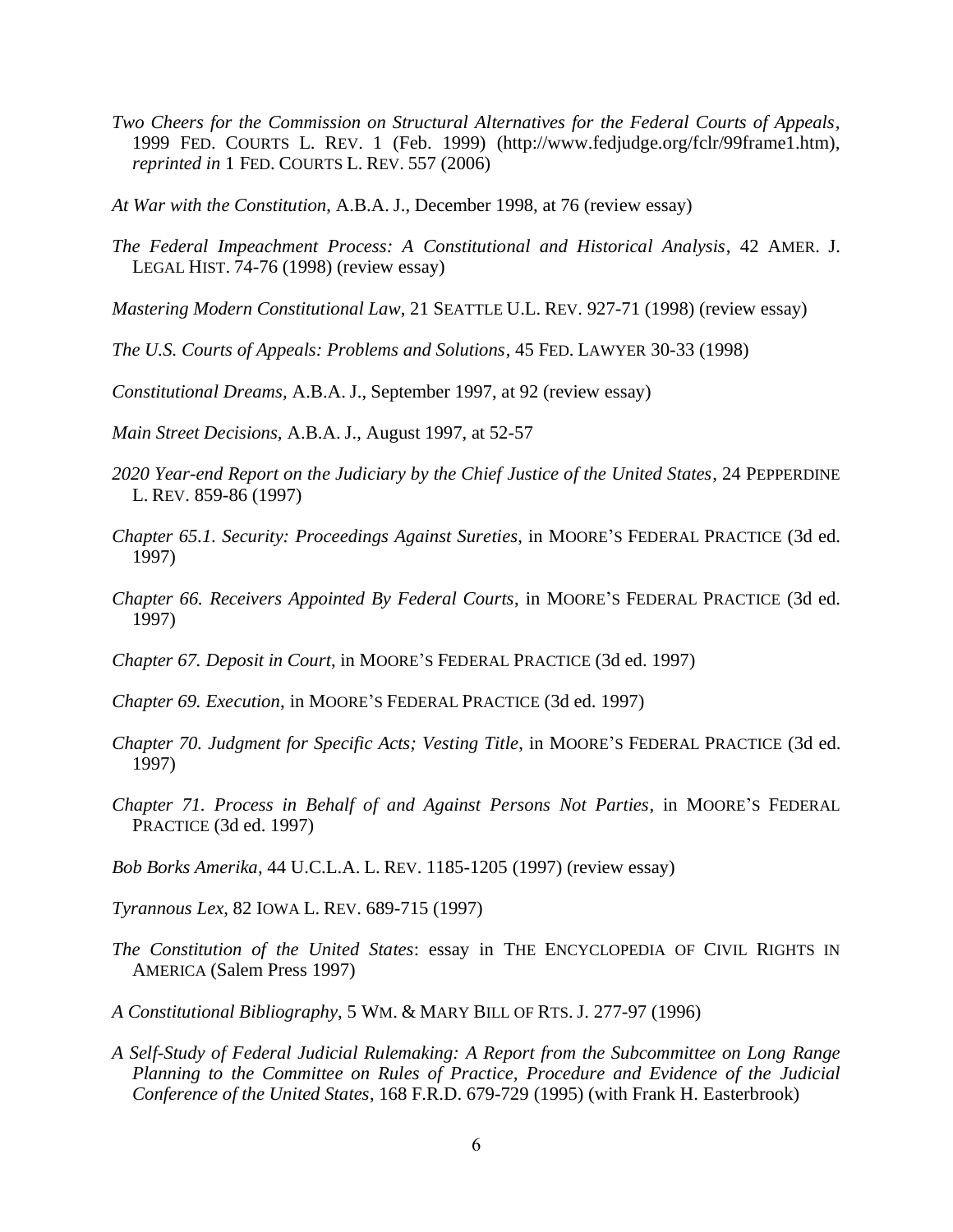- *Federal Reporter Third Series: A Call for Opinions "Sufficient unto the Case,*" 5 SCRIBES J. LEG. WR. 142-147 (1994-95)
- *A Symposium Precis*, 27 TEX. TECH L. REV. 911-23 (1996) (Faith and the Law Symposium Faculty Editor with Timothy W. Floyd)
- *Home Building & Loan Assoc. v. Blaisdell; The Privilege Against Self-Incrimination; R.A.V. v. City of St. Paul; The U.S. Judicial System; West Virginia Bd. Educ. v. Barnette* in READY REFERENCE: AMERICAN JUSTICE (Salem Press 1996)
- *A View to the Future of Judicial Federalism: "Neither Out Far Nor in Deep*," 45 CASE W. RES. L. REV. 705-821 (1995)
- *A Catalogue of Judicial Federalism in the United States*, 46 S. CAR. L. REV. 835-75 (1995)
- *The Institution of Law Clerks in the U.S. Courts of Appeals*, 3 THE LONG TERM VIEW 71-76 (1995)
- *Intramural Reforms: How the U.S. Courts of Appeals Have Helped Themselves*, 22 FLA. ST. UNIV. L. REV. 913-53 (1995)
- *Exercising the Amendment Power to Disapprove of Supreme Court Decisions: A Proposal for a "Republican Veto,"* 22 HASTINGS CONST. L.Q. 325-57 (1995)
- *The Inherent Power to Impose Sanctions: How a Federal Judge is Like an 800-pound Gorilla*, 14 REV. LITIG. 195-206 (1994)
- *The Eleventh Circuit's First Decade Contribution to the Law of the Nation, 1981-1991*, 19 NOVA L. REV. 323-70 (1994)
- *A Book/Recordings Review of* MAY IT PLEASE THE COURT: THE MOST SIGNIFICANT ORAL ARGUMENTS MADE BEFORE THE SUPREME COURT SINCE 1955 (Peter Irons & Stephanie Guitton, eds. 1993), 69 TULANE L. REV. 319-33 (1994)
- *Imagining the Alternative Futures of the U.S. Courts of Appeals*, 28 GA. L. REV. 913-76 (1994)
- *An Assessment of Past Extramural Reforms of the U.S. Courts of Appeals*, 28 GA. L. REV. 863- 912 (1994)
- *A Proposal that Congress Create a Commission on Federal Court Structure*, 14 MISS. COLL. L. REV. 271-80 (1994)
- *Taking Another Measure of the "Crisis of Volume" in the U.S. Courts of Appeals*, 51 WASH. & LEE L. REV. 97-113 (1994) (with Denis J. Hauptly)
- *Proposed Intramural Reforms: What the U.S. Courts of Appeals Might Do to Help Themselves*, 25 ST. MARY'S L.J. 1321-61 (1994)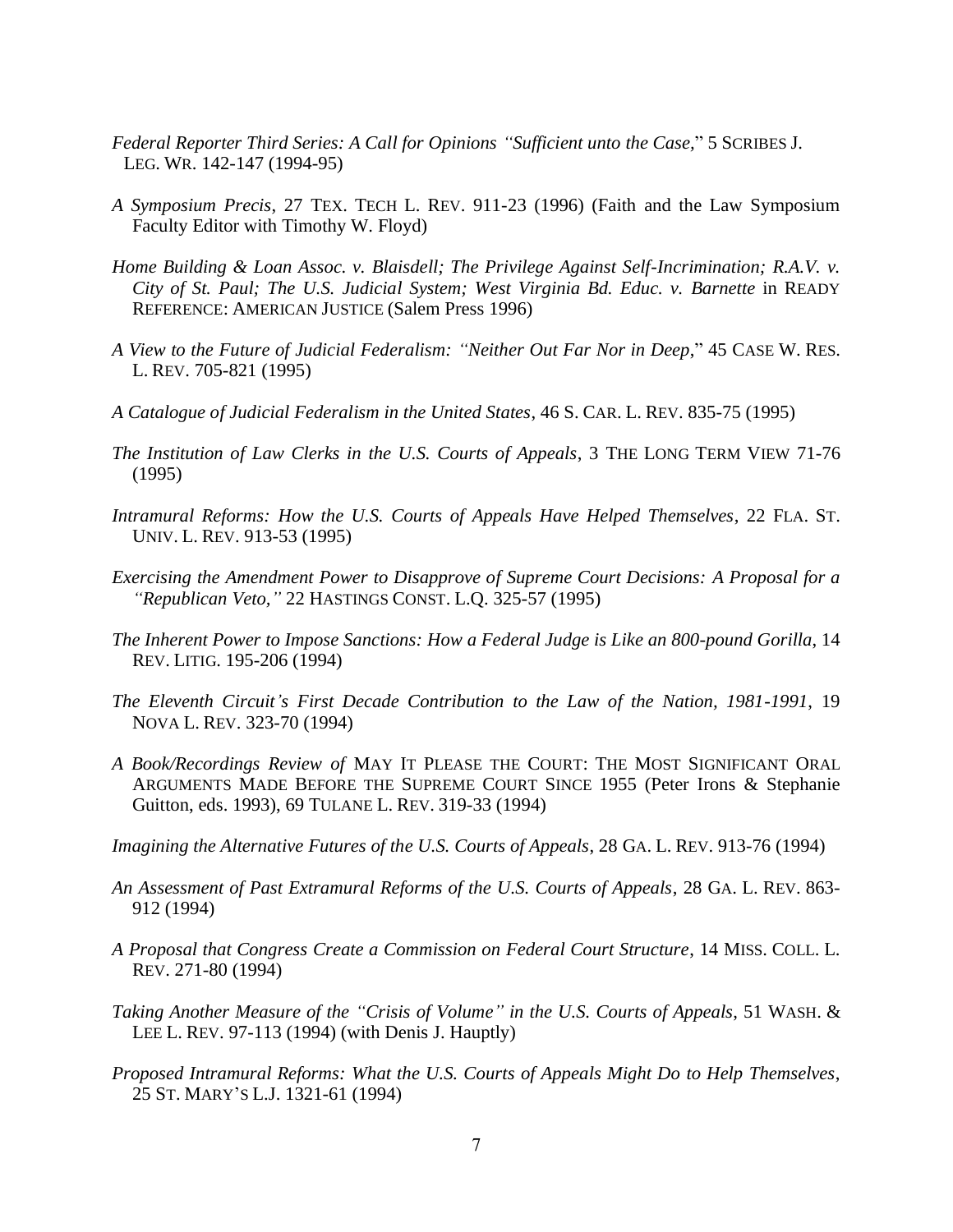*Recent Developments in the Federal Rules of Procedure: The 1993 Changes and Beyond*, 11 FIFTH CIR. REPTR. 531-44 (1994)

*A Bibliography for the United States Courts of Appeals*, 25 TEX. TECH L. REV. 335-405 (1994)

- *Politics and the Supreme Court of the United States*, ENAUSMA NOMIKO FORUM, January 1994, at 24-27 ( Greek trans. in journal of opinion of the University of Athens)
- *A Review of Corpus Juris Humorous*, 24 TEX. TECH L. REV. 869-89 (1993) (review essay)
- *Book Review*: JOSEPH GOLDSTEIN, THE INTELLIGIBLE CONSTITUTION (1992), 10 CONST. COMMENTARY 167-174 (1993)
- *Religious Convictions and Professional Education*, 1 J. PROFESSIONAL ETHICS 2-32 (with Timothy W. Floyd) (1993)
- *Bd. of Education v. Dowell* (1991); *Contempt Power of Congress*; *Contempt Power of Courts*; *Finality of Decision*; *Nixon v. Condon (1932)*; *Postal Power*; *Smith v. Allwright (1944)*; *Spallone v. U.S. (1990)*; *Missouri v. Jenkins (1990)*; *Stone v. Powell (1976)*; *Terry v. Adams (1953)*; *United States v. Classic (1941)*; *United States v. Lovett (1946)*; *Frederick Moore Vinson*; *Youngstown Sheet & Tube Co. v. Sawyer (1952)*: THE OXFORD COMPANION TO THE SUPREME COURT OF THE UNITED STATES (K. HALL, ED., OXFORD PRESS 1992)
- *Book Review*: FRANK M. KEMERER, *WILLIAM WAYNE JUSTICE — A JUDICIAL BIOGRAPHY* (1992), 9 CONST. COMMENTARY 361-67 (1992)
- *A Legislative History of the Creation of the Eleventh Circuit*, 8 GA. ST. U. L. REV. 363-83 (1992)
- *An Outline of the Jurisdiction of the United States Courts of Appeals or "Everything is Reviewable . . . In Its Own Way,"* 9 FIFTH CIR. REPTR. 779-857 (1992)
- *Some Preliminary Thoughts on Long-Range Planning for the Federal Judiciary*, 23 TEX. TECH L. REV. 1-15 (1992)
- *Why Congress Should Repeal the Federal Employers' Liability Act of 1908*, 28 HARV. J. LEG. 79-122 (1992)
- *The Role of Religious Convictions in the Teaching of Law Students*, 17 J. LEG. PROF. 77-123 (1992) (with Timothy W. Floyd)
- *The Impropriety of Expert Witness Testimony on the Law*, 40 U. KAN. L. REV. 325-64 (1992)
- *Not Another Constitutional Law Course: A Proposal to Teach a Course on the Constitution*, 76 IOWA L. REV. 739-61 (1991) (with James E. Viator)

*An Introduction to Federal Court Rulemaking Procedure*, 22 TEX. TECH L. REV. 323-37 (1991)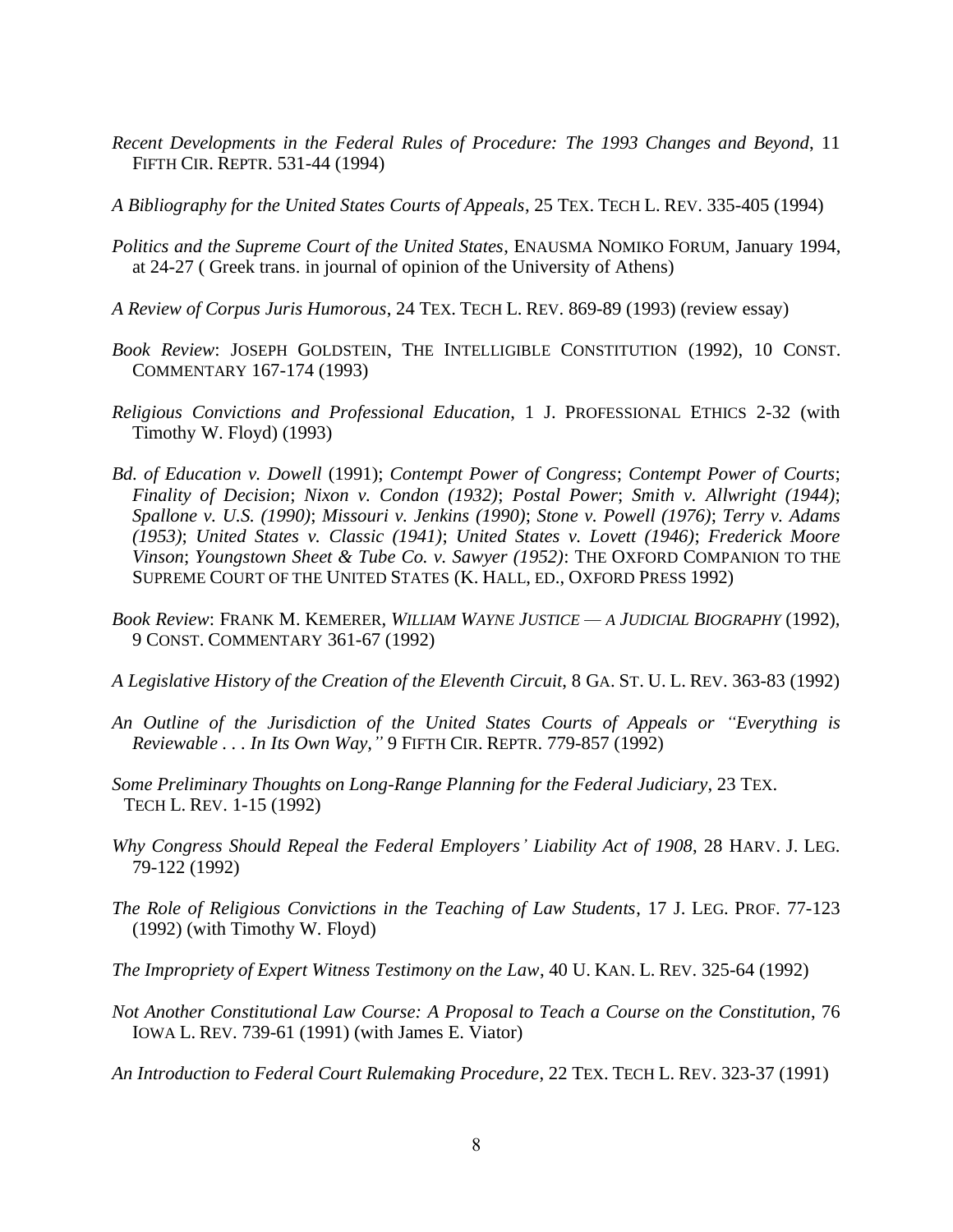- *A Course on the Constitution*, 40 J. LEGAL EDUC. 530-32 (1990) (with James E. Viator)
- *On Redrawing Circuit Boundaries — Why the Proposal to Divide the United States Court of Appeals for the Ninth Circuit is Not Such A Good Idea*, 22 ARIZ. ST. L.J. 917-61 (1990)
- *"Our Federalism" in Pennzoil Co. v. Texaco, Inc. or How the Younger Doctrine Keeps Getting Older Not Better*, 9 REV. LITIG. 303-57 (1990)
- *C-SPAN: A Guide for Law Professors*, 40 J. LEGAL EDUC. 295-305 (1990)
- *Toward A Unified Theory of the Jurisdiction of the United States Courts of Appeals*, 39 DE PAUL L. REV. 235-97 (1990)
- *A Law Student's Responsibility for a Liberal Education*, 20 TEX. TECH L. REV. 1153-60 (1989)
- *"The Right of the People to be Secure. . .": Toward a Metatheory of the Fourth Amendment*, 30 WM. & MARY L. REV. 881-92 (1989)
- *Siskel and Ebert at the Supreme Court*, 87 MICH. L. REV. 1472-1502 (1989) (review essay)
- *The Need for a New National Court*, 100 HARV. L. REV. 1400-1417 (1987) (with Douglas D. McFarland)
- *Origins of the Eighth Amendment*, in BIBLIOGRAPHY ON THE INTENT OF THE FRAMERS OF THE UNITED STATES CONSTITUTION — SELECTED PHRASES AND CLAUSES (1987)
- *Thinking About Federal Jurisdiction — Of Serpents and Swallows,* 17 ST. MARY'S L.J. 239-71 (1986)
- *The Ambiguous Independent and Adequate State Ground in Criminal Cases: Federalism Along a Mobius Strip*, 19 GA. L. REV. 799-859 (1985)
- *A Compendium of Proposals to Reform the United States Courts of Appeals*, 37 U. FLA. L. REV. 225-95 (1985)
- *Federal Jurisdiction: Thrust and Parry*, 11 LITIGATION 17-20, 59-60 (1985), reprinted in J. KOETL (ed.), THE LITIGATION MANUAL - A PRIMER FOR TRIAL LAWYERS 2-11 (2d ed. 1989)
- *Eighth Amendment Challenges to the Length of a Criminal Sentence: Following the Supreme Court "From Precedent to Precedent"*, 27 ARIZ. L. REV. 25-74 (1985) (with Fletcher N. Baldwin, Jr.)
- *Federal Jurisdiction*, 16 TEX. TECH L. REV. 145-86 (1985) (FIFTH CIRCUIT SURVEY)
- *The History and Tradition of the Amount in Controversy Requirement: A Proposal to "Up the Ante" in Diversity Jurisdiction*, 102 F.R.D. 299-327 (1984)
- *Dam Federal Jurisdiction!*, 32 EMORY L.J. 3-87 (1983) (with Hon. James C. Hill)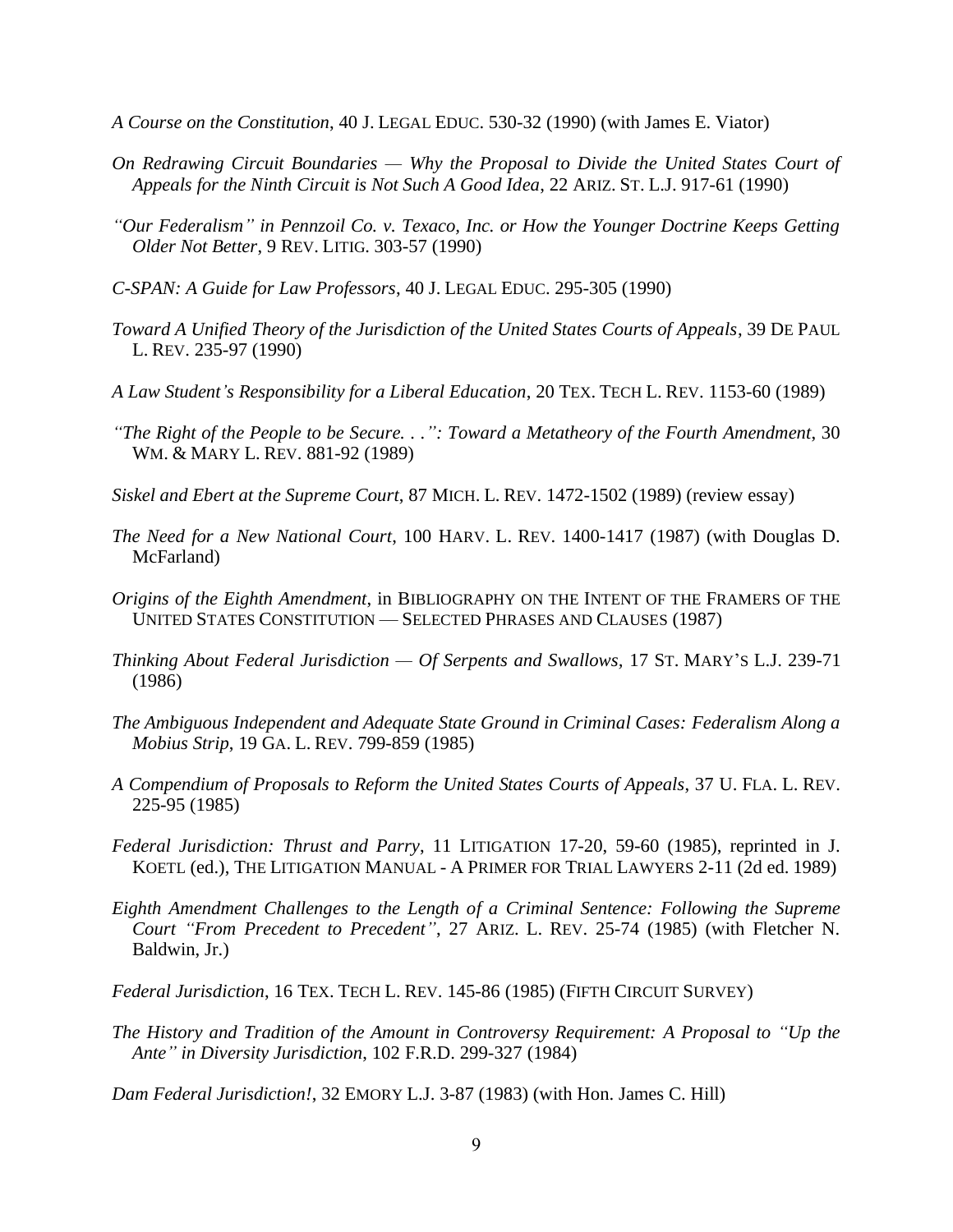- *A Primer on Precedent in the Eleventh Circuit*, 34 MERCER L. REV. 1175-89 (1983)
- *Constitutional Criminal Procedure*, 34 MERCER L. REV. 1241-71 (1983) (Eleventh Circuit Symposium)
- *"Taking" a Constitutional Look at the State Bar of Texas Proposal to Collect Interest on Attorney-Client Trust Accounts*, 14 TEX. TECH L. REV. 327-75 (1983) (with Robert E. Wood,  $Jr.$ )
- *Deferred Fine - An Alternative Disposition for Class C Misdemeanors*, 46 TEX. B. J. 163-74 (1983) (with Charles P. Bubany)
- *A Postscript on Precedent in the Divided Fifth Circuit*, 36 SW. L.J. 725-42 (1982)
- *Probation for Class C Misdemeanors: To Fine or Not to Fine is Now the Question*, 22 S. TEX. L.J. 249-60 (1982) (with Charles P. Bubany)
- *Constitutional Criminal Procedure*, 33 MERCER L. REV. 1083-1118 (1982) (Eleventh Circuit Symposium)
- *Constitutional Law*, 27 LOY. L. REV. 805-62 (1981) (Fifth Circuit Symposium)

*Precedent Times Three: Stare Decisis in the Divided Fifth Circuit*, 35 SW. L.J. 687-739 (1981)

\* \* \*

- *The Constitutionality of Saying a Prayer at a City Council Meeting: May America Bless God?,*  PREVIEW OF UNITED STATES SUPREME COURT CASES at 56 (Nov. 4, 2013) *(Town of Greece v. Galloway*, 572 U.S. 565 (2014))
- *SCOTUS Masks,* JOTWELL.COM (Oct. 4, 2013) (reviewing Cass R. Sunstein, *Constitutional Personae* (July 25, 2013)
- *Can Congress Make it a Crime to Lie About Military Medals or Is the First Amendment a "Get out of Jail Free Speech Card*"*?*, PREVIEW OF UNITED STATES SUPREME COURT CASES at 182 (Feb. 20, 2012) *(United States v. Alvarez*, 567 U.S. 709 (2012))
- *Book Note*, WILLIAM P. CAHILL & ROBERT M. JARVIS, OUT OF THE MUCK: A HISTORY OF THE BROWARD SHERIFF'S OFFICE, 1915-2000 (2010), 84 FLA. B.J. 69 (2010)
- *Are Dog Fight Videos Protected by the First Amendment?*, PREVIEW OF UNITED STATES SUPREME COURT CASES at 11 (Oct. 5, 2009) (*United States v. Stevens*, 559 U.S. 460 (2010))
- *Q & A on* United States v. Stevens *Oral Argument*, ABA PREVIEW Website (November 10, 2009) (http://abanet.org)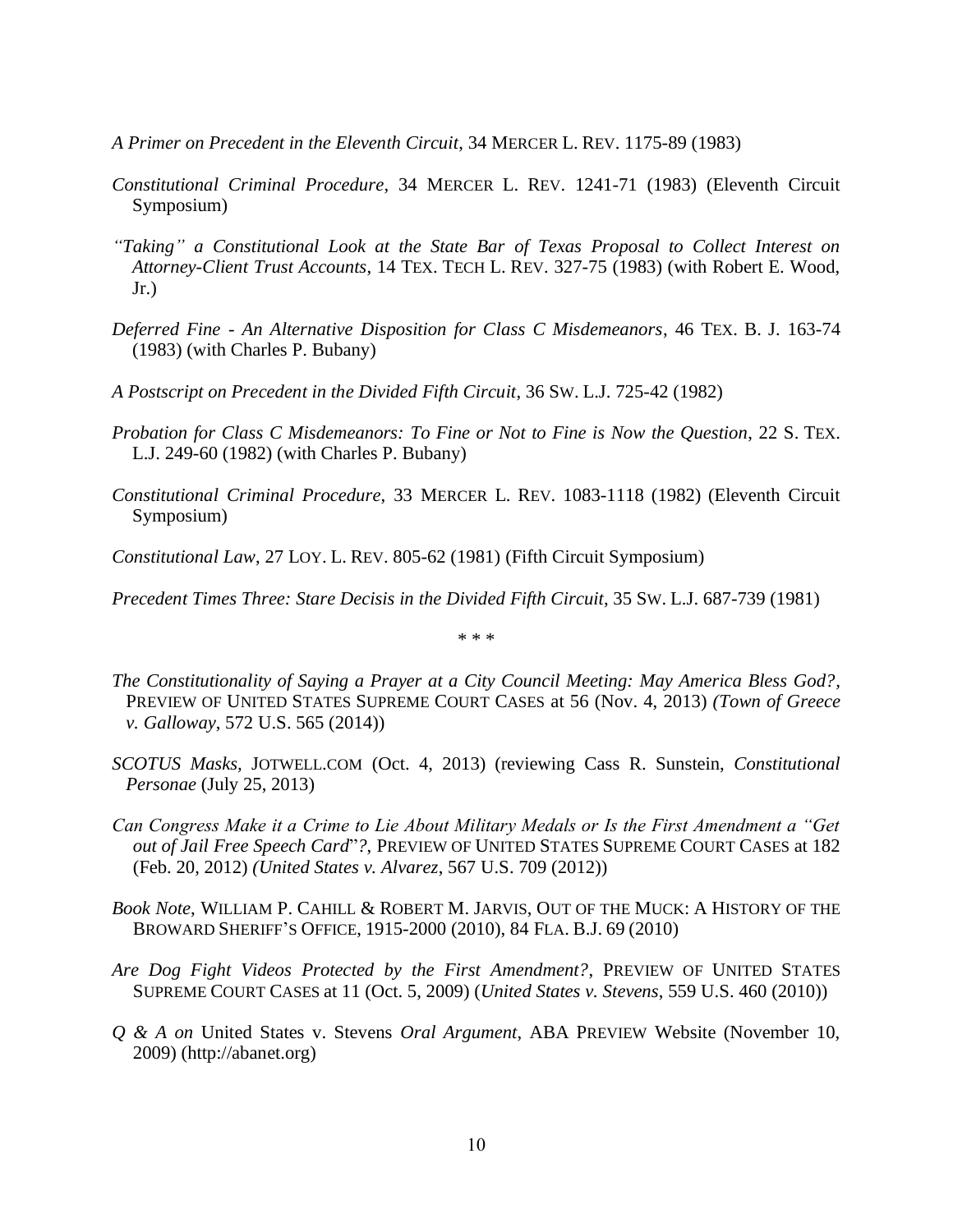- *Member of the Panel of Critical Readers*, GARNER'S MODERN AMERICAN USAGE (Bryan A. Garner, ed., 3d ed. 2009)
- *A Judge's Entourage*, LOS ANGLES DAILY JOURNAL, July 15, 2009, at 6
- *Member of the Panel of Academic Contributors*, BLACK'S LAW DICTIONARY (Bryan A. Garner, ed., 9th ed. 2009)
- *A Model Faculty Mentoring Protocol*, THE LAW TEACHER at 6 (Fall 2008) (http://washburnlaw.edu/faculty/schwartz-michael-institute/15-1lawteacher%282008%29.pdf)
- *10 Commandments + 7 Aphorisms = 1 Constitutional Controversy Over Monuments in a Public Park*, PREVIEW OF UNITED STATES SUPREME COURT CASES at 85 (Nov. 3, 2008) (*Pleasant Grove City v. Summum*, 555 U.S. 460 (2009))
- *Voters Who Have No ID: Can a State Keep Them from Voting?*, PREVIEW OF UNITED STATES SUPREME COURT CASES at 149 (Jan. 7, 2008) (*Crawford v. Marion County Election Board*, 553 U.S. 181 (2008))
- *The Chief Justice — Respect His Privacy*, NATIONAL LAW JOURNAL, Mar. 14, 2005, at 23
- *The Senate and the President: A Call to Arms*, ROLL CALL, Feb. 3, 2005, at 4
- *"Rx Pot" — Home Remedy or Illegal Drug? Who Gets to Say — California or Congress?*, PREVIEW OF UNITED STATES SUPREME COURT CASES at 124 (Nov. 29, 2004) (*Gonzales v. Raich*, 545 U.S. 1 (2005))
- *Can States Segregate Prisoners by Race — Even Temporarily and for (Arguably) Good Reason?*, PREVIEW OF UNITED STATES SUPREME COURT CASES at 64 (Nov. 1, 2004) (*Johnson v. California*, 543 U.S. 499 (2005))
- *A Primer on Supreme Court Procedures*, PREVIEW OF UNITED STATES SUPREME COURT CASES at 475-85 (Aug. 9, 2004)
- *Storm Center — The Year Ahead in the Supreme Court*, SLATE.COM, Oct. 4, 2004, http://slate.com/id/2107744/
- *Federal Courts Funding Crisis Looms*, NATIONAL LAW JOURNAL, August 9, 2004, at A55
- Bush v. Gore *Could Happen Again*, JURIST THE LEGAL EDUCATION NETWORK: LEGAL FORUM at http://jurist.law.pitt.edu/forum/baker1.php (June 14, 2004)
- *Can the President's National Energy Policy Development Group Be Required to Disclose How It Works?*, PREVIEW OF UNITED STATES SUPREME COURT CASES at 390 (Apr. 12, 2004) (*Cheney v. U.S. District Court*, 542 U.S. 367 (2004))
- *Member of the Panel of Academic Contributors*, BLACK'S LAW DICTIONARY (Bryan A. Garner, ed., 8th ed. 2004)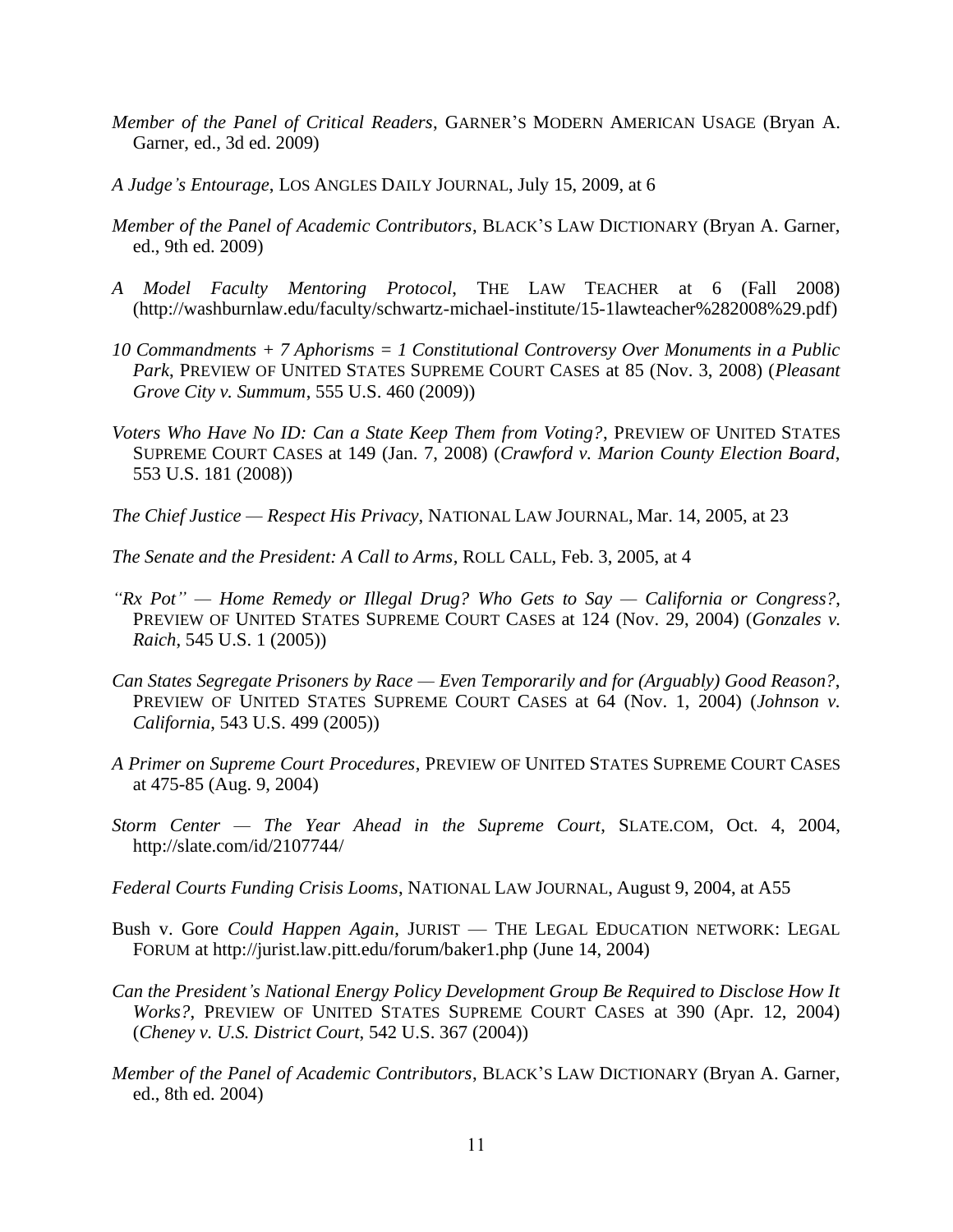- *Can a Mentally Ill Defendant Just Say "No" to Being Drugged to Become Competent to Stand Trial?*, PREVIEW OF UNITED STATES SUPREME COURT CASES at 281 (Feb. 21, 2003) (*Sell v. United States*, 539 U.S. 166 (2003))
- *Affirmative Action or Reverse Discrimination: Trick or Treat?*, JURIST THE LEGAL EDUCATION NETWORK: LEGAL FORUM at http://jurist.law.pitt.edu/forum/forumnew35.htm (Oct. 31, 2001)
- *Affirmative Action: How "Strict" Is Constitutional Strict Scrutiny?*, PREVIEW OF UNITED STATES SUPREME COURT CASES at 61 (Oct. 22, 2001) (*Adarand Construction, Inc. v. Mineta*, 534 U.S. 103 (2001))
- *When Can the Media Be Held Liable for Broadcasting Illegally Recorded Conversations?*, PREVIEW OF UNITED STATES SUPREME COURT CASES at 123 (Nov. 20, 2000) (*Bartnicki v. Vopper*, 532 U.S. 514 (2001))

*Common Sense Advice*, 84 JUDICATURE 102 (2000) (book note)

- *Can A State Give Instructions to Members of Congress and Label Them If They Disobey?*, PREVIEW OF UNITED STATES SUPREME COURT CASES at 56 (Oct. 23, 2000) (*Cook v. Gralike*, 531 U.S. 510 (2001))
- *Our Crowd Says — Boy Scouts Decision Will Protect Rights of All Groups to Express Their Beliefs*, LEGAL TIMES, July 10, 2000, at 59
- *Think Hard: Winner Takes Court*, NATIONAL LAW JOURNAL, June 19, 2000, at A18
- *Gay Rights vs. Everyone's Rights*, NATIONAL REVIEW ON-LINE, [http://www.nationalreview.com/comment/comment0](http://www.nationalreview.com/comment/comment)426001.html (Apr. 26, 2000)
- *Can a State Require the Boy Scouts to Appoint an Assistant Scoutmaster Who is Gay?, PREVIEW* OF UNITED STATES SUPREME COURT CASES at 360 (Apr. 4, 2000) (*Boy Scouts of America v. Dale*, 530 U.S. 640 (2000))
- *What Are the Free Speech Limits on Drafting Rules of Engagement for Abortion Clinic Protests?,* PREVIEW OF UNITED STATES SUPREME COURT CASES *at 180 (Dec. 20, 1999) (Hill v. Colorado,* 530 U.S. 703 (2000))
- *The First Amendment and Mandatory Student Fees — Is Fee Speech Free Speech?*, PREVIEW OF UNITED STATES SUPREME COURT CASES at 6 (Oct. 20, 1999) (*Brd. of Regents v. Southworth*, 529 U.S. 217 (1999))
- *Report Challenges Congress to Restructure Federal Court Systems*, WASHINGTON LEGAL FOUNDATION BACKGROUNDER, VOL. 14, NO. 38 (Oct. 15, 1999)
- *Traveling Back in Time — Privileges and Immunities Clause Unearthed to Strike Down State Welfare Law*, LEGAL TIMES, July 12, 1999, at S24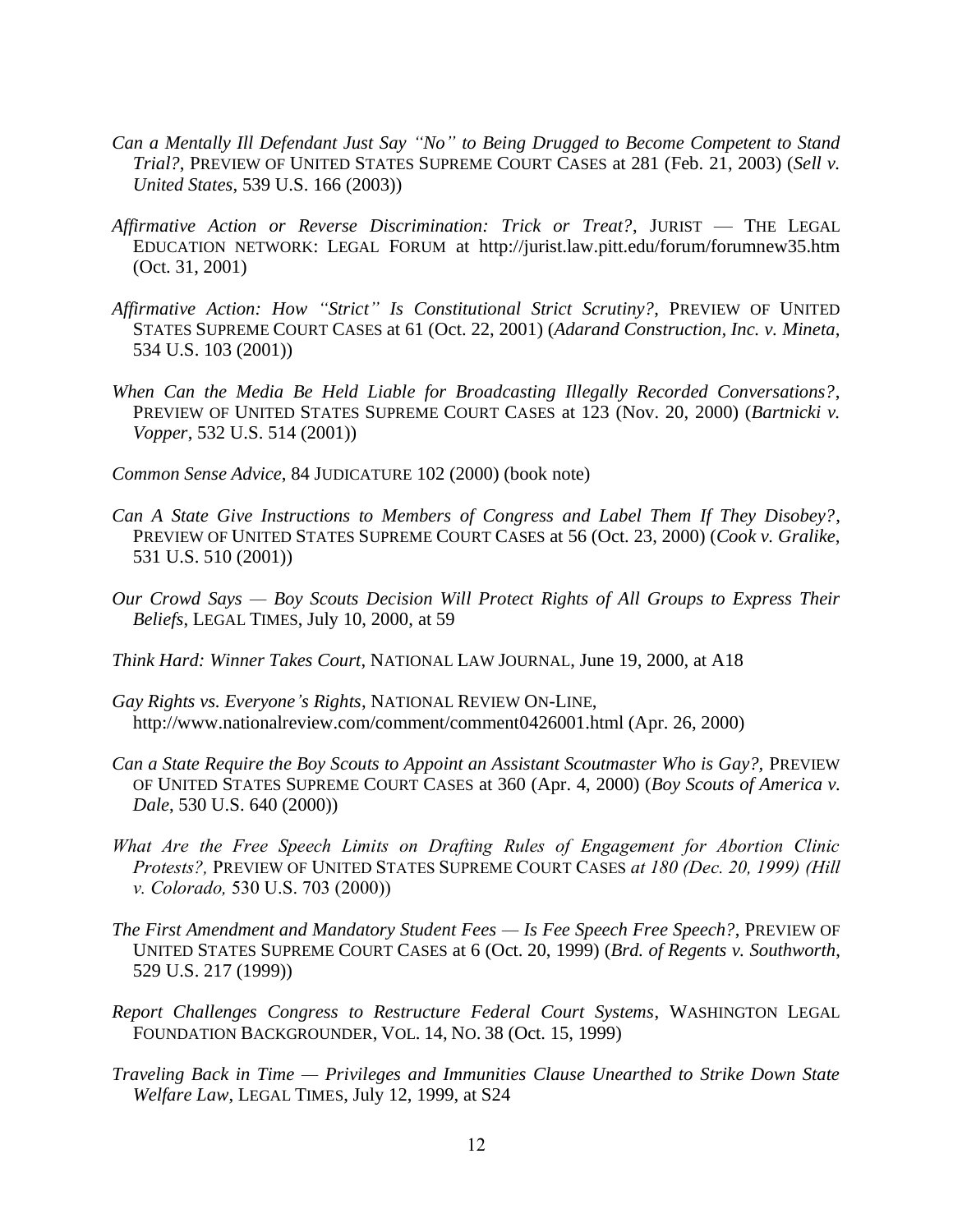*Courts as Drive-by Victims*, NATIONAL LAW JOURNAL, June 21, 1999, at A22

- *Quietly, A U.S. Judicial Overhaul Takes Shape: The Public Needs to Pay Attention To Proposals for Federal Appeals Courts*, BRIDGE NEWS FORUM, April 29, 1999; reprinted in KNIGHT-RIDDER TRIBUNE BUSINESS NEWS, April 29, 1999; BUFFALO NEWS, May 9, 1999; JOURNAL OF COMMERCE, May 5, 1999, at 4A
- *Justice For All Depends on You*, DES MOINES REGISTER, April 24, 1999, at A13
- *Experimenting with the Structure of the Federal Appellate Courts — The 9th Should Be First*, LEGAL TIMES, March 29, 1999, at 15; reprinted in THE RECORDER, March 31, 1999, at 6 and FULTON COUNTY DAILY REPORT, March 31, 1999, at 6; CONNECTICUT LAW TRIBUNE, April 15, 1999, at 6
- *Can Federal Judges Make a Federal Case Out of a Local Tax Imposed on the Privilege of Engaging in the Occupation of Being a Judge*, PREVIEW OF UNITED STATES SUPREME COURT CASES at 341 (Mar. 15, 1999) (*Jefferson County v. Acker*, 527 U.S. 423 (1999))
- *Welfare Across State Lines: May California Limit Welfare Benefits for New Residents to the Amount Paid by the State From Which They Moved*, PREVIEW OF UNITED STATES SUPREME COURT CASES at 223 (Dec. 31, 1998) (*Saenz v. Roe*, 526 U.S. 489 (1999))
- *Taming "Tough Law" — Pop quizzes can aid the teaching of Constitutional Law*, THE LAW TEACHER, Fall 1998, at 7
- *There's No Basis For Censure — The Founding Fathers Provided only one way to Sanction a President; the Constitution is Clear*, L.A. TIMES, Sept. 16, 1998 at B7, reprinted in BALTIMORE SUN, Sept. 29, 1998, at 11A; DES MOINES REGISTER, Oct. 1, 1998 at 13; FLORIDA TODAY, Sept. 20, 1998, at 15A; RALEIGH NEWS & OBSERVER, Sept. 20, 1998, at A29; SALT LAKE CITY TRIBUNE, Sept. 21, 1998, at A7
- *In Memoriam: Bernard Schwartz*, 33 TULSA L.J. 1072 (1998)
- *Introduction of Professor Ronald D. Rotunda*, 29 TEX. TECH L. REV. 953-54 (1998)
- *The Line Item Veto in the Supreme Court, Take 2: Sequel or Finale?,* PREVIEW OF UNITED STATES SUPREME COURT CASES at 464 (Apr. 8, 1998) (*Clinton v. City of New York*, 524 U.S. 417 (1998))
- *"Don't Show Me the Money!" — How Much Money Must an Organization Spend on Political Messages to be Subject to Federal Disclosure Requirements,* PREVIEW OF UNITED STATES SUPREME COURT CASES at 214 (Dec. 30, 1997) (*FEC v. Akins*, 524 U.S. 11 (1998))
- *Greek Students Get Lesson in Free Speech*, USA TODAY, June 11, 1997, at 13A
- *The Supreme Court Argument in Clinton v. Jones: Dragging the President Into Court*, LEGAL TIMES, Jan. 6, 1997, at 24, reprinted in BROWARD DAILY BUSINESS REVIEW, Jan. 10, 1997,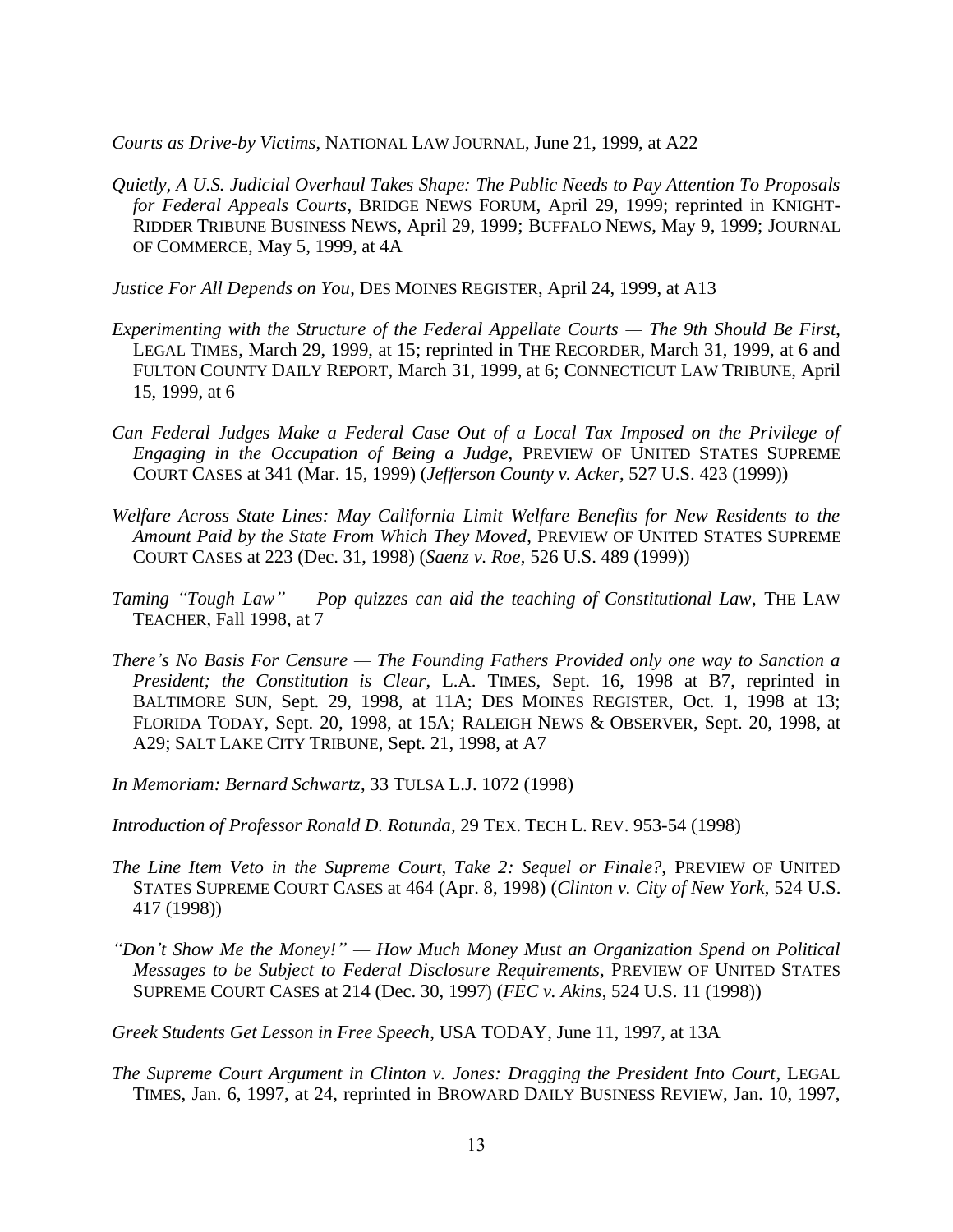at A12; CONNECTICUT LAW TRIBUNE, Jan. 13, 1997; FULTON COUNTY DAILY REPORT, Jan. 8, 1997; MIAMI DAILY BUSINESS REVIEW, Jan. 10, 1997, at A12; NEW JERSEY LAW JOURNAL, Jan. 13, 1997, at 28; PALM BEACH DAILY BUSINESS REVIEW, Jan. 10, 1997, at A12; THE RECORDER, Jan. 8, 1997, at 5

- *Would Having to Defend a Civil Lawsuit Alleging Sexual Harassment Amount to "Constitutional Harassment" of the President?*, PREVIEW OF UNITED STATES SUPREME COURT CASES at 254 (Dec. 23, 1996) (*Clinton v. Jones*, 520 U.S. 681 (1997))
- *Debating on the Sidewalks — How Much Does the First Amendment Limit the Courts' Regulation of Abortion Protestors?*, LEGAL TIMES, Oct. 7, 1996, at S43 reprinted in NEW JERSEY LAW JOURNAL, Oct. 14, 1996, at 25; TEXAS LAWYER, Oct. 21, 1996, at 24
- *The Four That Didn't Bark at the 5th Circuit's Ruling Against Affirmative Action*, WEST'S LEGAL NEWS, Sept. 20, 1996, at 9-20-96 WLN 9951
- *Considering the Constitutionality of Court Injunctions Against Protestors Outside Abortion Clinics*, PREVIEW OF UNITED STATES SUPREME COURT CASES at 12 (Sept. 19, 1996) (*Schenck v. Pro-Choice Network*, 519 U.S. 357 (1997))
- *Avoiding a "Bright Line" on Punitive Damages*, TEXAS LAWYER, July 22, 1996, at 24, also published in NEW JERSEY LAW JOURNAL, August 5, 1996, at 27
- *Justices Void Punitive Award: Five Eyebrows to Four*, Washington Legal Foundation Legal Opinion Letter, Vol. 6, No. 19 (July 12, 1996)
- *Exiling Homosexuals from State Politics*, TEXAS LAWYER, Oct. 9, 1995, at 34
- *Can Voters Exclude Homosexuals and Their Interests from the Legislative Process*, PREVIEW OF UNITED STATES SUPREME COURT CASES at 11 (Sept. 20, 1995) (*Romer v. Evans*, 517 U.S. 620 (1996))
- *Offering Vivid Analysis of Difficult Issues,* LEGAL TIMES, July 3, 1995, at 50-51 (review of RICHARD A. POSNER, OVERCOMING LAW (1995)), also published in NEW JERSEY LAW JOURNAL, July 31, 1995, at 22; THE RECORDER, July 17, 1995, at 7; TEXAS LAWYER, May 22, 1995, at 22
- *Selecting Military Judges: Is a Constitutional Violation Harmless?*, PREVIEW OF UNITED STATES SUPREME COURT CASES at 346 (April 7, 1995) (*Ryder v. United States*, 515 U.S. 177 (1995))
- *The Law of the Land: Can States Limit the Number of Terms Members of Congress May Serve?*, PREVIEW OF UNITED STATES SUPREME COURT CASES at 142 (Nov. 14, 1994) (*U.S. Term Limits, Inc. v. Thornton*, 514 U.S. 779 (1995))

*Reading the High Court's Tea Leaves: Term Limits*, TEXAS LAWYER, Oct. 24, 1994, at 20-21

*The Inherent Power to Impose Sanctions*, TEXAS LAWYER, Apr. 25, 1994, at 16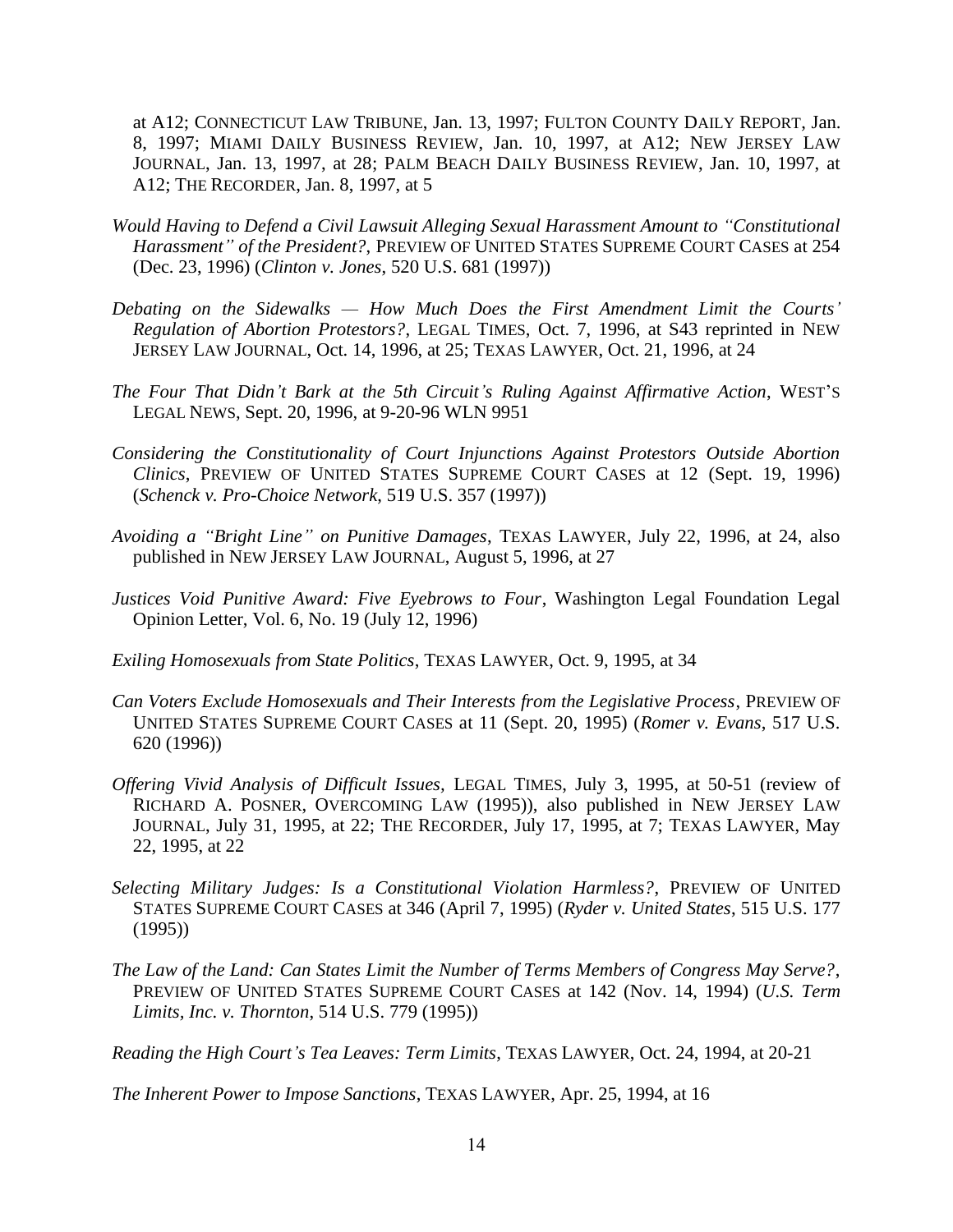*Testing the Lemon Test*, TEXAS LAWYER, Mar. 28, 1994, at 18-19

- *The Inherent Power to Impose Sanctions: How a Federal Judge Is Like An 800-Pound Gorilla*, Washington Legal Foundation Legal Opinion Letter, Vol. 4, No. 6 (Mar. 25, 1994)
- *Creating a Public School District for an Insular Religious Community: Has the State Gone Too Far or Just Far Enough?*, PREVIEW OF THE UNITED STATES SUPREME COURT CASES at 248 (Mar. 18, 1994) (*Kiryas Joel School Dist. v. Grumet,* 512 U.S. 687 (1994)
- *Judges, Heal Thyselves: The Dawn of F.3d,* LEGAL TIMES, Mar. 7, 1994, at 30-31, *also published in*: CONNECTICUT LAW TRIBUNE, Mar. 14, 1994, at 23; TEXAS LAWYER, Jan. 17, 1994, at 18-19; THE RECORDER, Mar. 9, 1994, at 7
- *Can Federal Courts Review Executive Branch Decisions to Close Military Bases?*, PREVIEW OF UNITED STATES SUPREME COURT CASES at 171 (Feb. 18, 1994 ) (*Dalton v. Specter*, 511 U.S. 462 (1994))
- *Discomfiting Glimpses of (Hopefully) Old Ways — Ginsburg Confirmation Includes Bitter Reminders*, NATIONAL LAW JOURNAL, Aug. 16, 1993, at 15-16
- *What Questions for Judge Ginsburg?*, TEXAS LAWYER, July 19, 1993, at 12-13
- *May the Mentally Retarded be Involuntarily Committed on a Lesser Showing than is Required for the Mentally III?*, PREVIEW OF UNITED STATES SUPREME COURT CASES at 282 (Mar. 19, 1993) (*Heller v. Doe*, 509 U.S. 312 (1993))
- *Professor Baker's 10 Cleverest Opinions*, TEXAS LAWYER, Mar. 15, 1993, at 14-15
- *Can an Appeal from an IRS Summons Order Survive a Third Party's Compliance with the Summons?*, PREVIEW OF UNITED STATES SUPREME COURT CASES at 28 (Sept. 30, 1992) (*Church of Scientology v. United States*, 506 U.S. 9 (1992))
- *Does the National Firearms Act Apply to a "Conversion Kit" That Allows a Purchaser to Turn a Pistol into a Rifle?*, PREVIEW OF UNITED STATES SUPREME COURT CASES at 205 (Feb. 21, 1992) (*United States v. Thompson/Center Arms Co.*, 504 U.S. 505 (1992))
- *It's Comment Time for Latest Proposed Federal Rules Changes,* TEXAS LAWYER, Oct. 7, 1991, at 12-13
- *The Free Speech Challenge to State Laws Banning Political Campaigning*, PREVIEW OF UNITED STATES SUPREME COURT CASES at 8 (Sept. 30, 1991) (*Burson v. Freeman*, 504 U.S. 191 (1992))
- *Federal Statutory and Constitutional Challenges to Mandatory Retirement Provisions for State Court Judges*, PREVIEW OF UNITED STATES SUPREME COURT CASES at 254 (Apr. 19, 1991) (*Gregory v. Ashcroft*, 501 U.S. 452 (1991))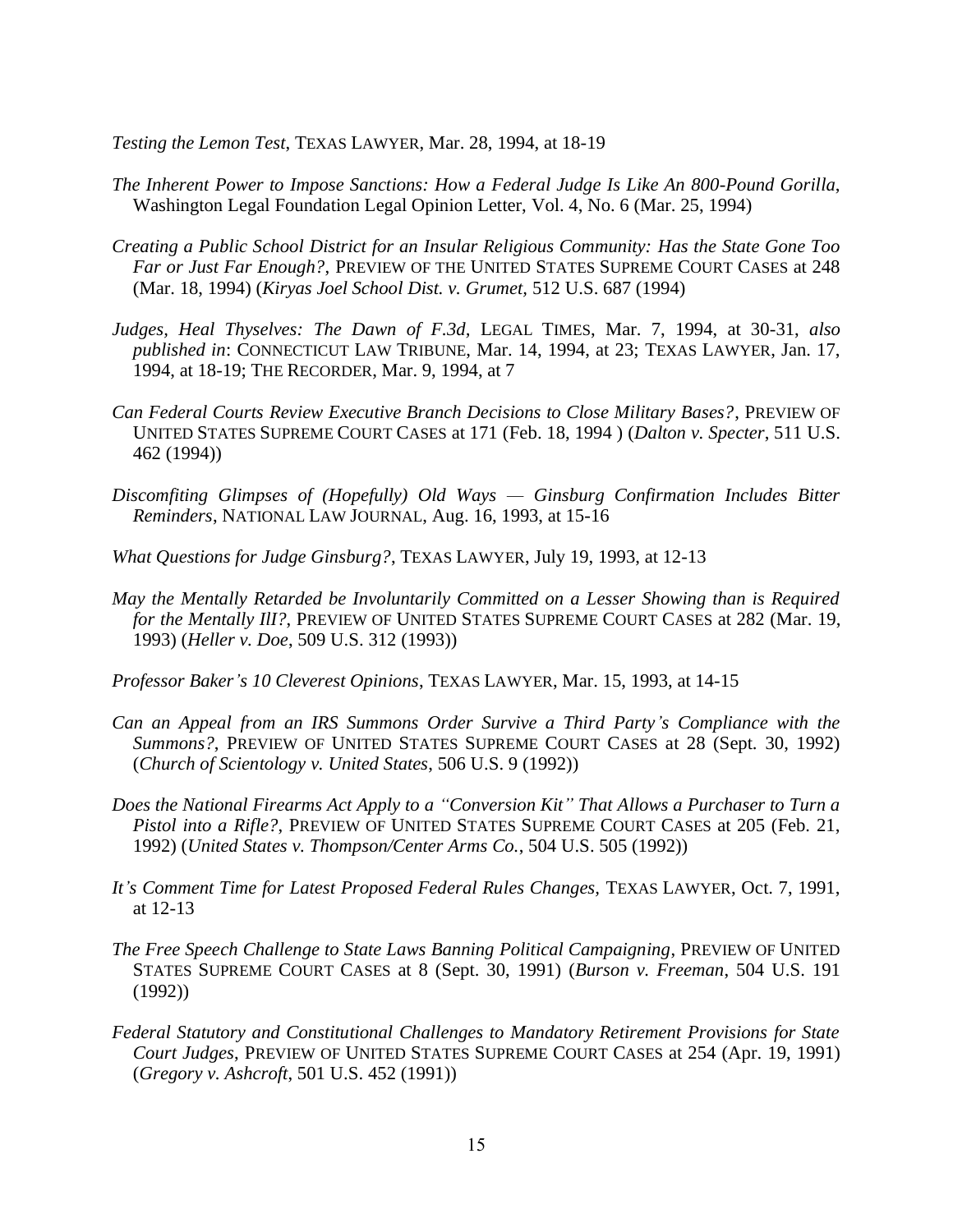- *Law Professors Overstep Limits — Experts Shouldn't Testify on the Substance of Law*, TEXAS LAWYER, Feb. 11, 1991, at 24-25
- *Defamation by Quotation: Is There a First Amendment Right to Put Words in Other People's Mouths*?, PREVIEW OF UNITED STATES SUPREME COURT CASES at 152 (Jan. 25, 1991) (*Masson v. New Yorker Magazine, Inc.*, 501 U.S. 496 (1991))
- *Government Liability for Medical Malpractice by Military Physicians*, PREVIEW OF UNITED STATES SUPREME COURT CASES at 85 (Nov. 9, 1990) (*United States v. Smith*, 499 U.S. 160 (1991))
- *An Invitation to Get Involved — Participation Can Influence Federal Rule-Making*, TEXAS LAWYER, Sept. 3, 1990, at 22-23
- *Shaping a Court System for the 90's — Federal Courts Study Committee Takes a Look Ahead*, TEXAS LAWYER, May 28, 1990, at 32-35
- *Interpreting the Interstate Agreement on Detainers*, PREVIEW OF UNITED STATES SUPREME COURT CASES at 309-10 (Mar. 29, 1985) (*Ramirez v. Indiana*, 471 U.S. 147 (1985))
- *Federal Court Jurisdiction to Review Orders of the Nuclear Regulatory Commission*, PREVIEW OF UNITED STATES SUPREME COURT CASES at 41-43 (Oct. 12, 1984) (*Florida Power & Light Co. v. Lorion*, 470 U.S. 729 (1985))
- "Who's Calling?" in *War Stories*, 71 A.B.A. J. 154 (March 1985) (anecdote)
- *The Silkwood Case: Should State or Federal Law Apply?,* PREVIEW OF UNITED STATES SUPREME COURT CASES at 5-7 (Sept. 30, 1983) (*Silkwood v. Kerr-McGee Corp.*, 464 U.S. 238 (1984))
- *Appellate Court Evaluations of the Sufficiency and Weight of the Evidence*, PREVIEW OF UNITED STATES SUPREME COURT CASES at 6-7 (Apr. 8, 1982) (*Tibbs v. Florida*, 457 U.S. 31 (1982))

#### *Lectures and Continuing Legal Education*

Invited Guest Blogger, PRAWFSBLAWG ([http://prawfsblawg.blogs.com](http://prawfsblawg.blogs.com/)) (June 2010 & July 2011)

- *An Experiment in Pedagogy Redux: Lessons on Comparative Constitutional Law*, Annual Meeting of the World Institute for Research and Publication – Constitutional Law, Sao Paulo, Brazil (online May 14-16, 2010)
- *An Experiment in Pedagogy: Lessons on Comparative Constitutional Law*, International Association of Law Schools Conference on Constitutional Law, Washington, DC (Sept. 11- 14, 2009)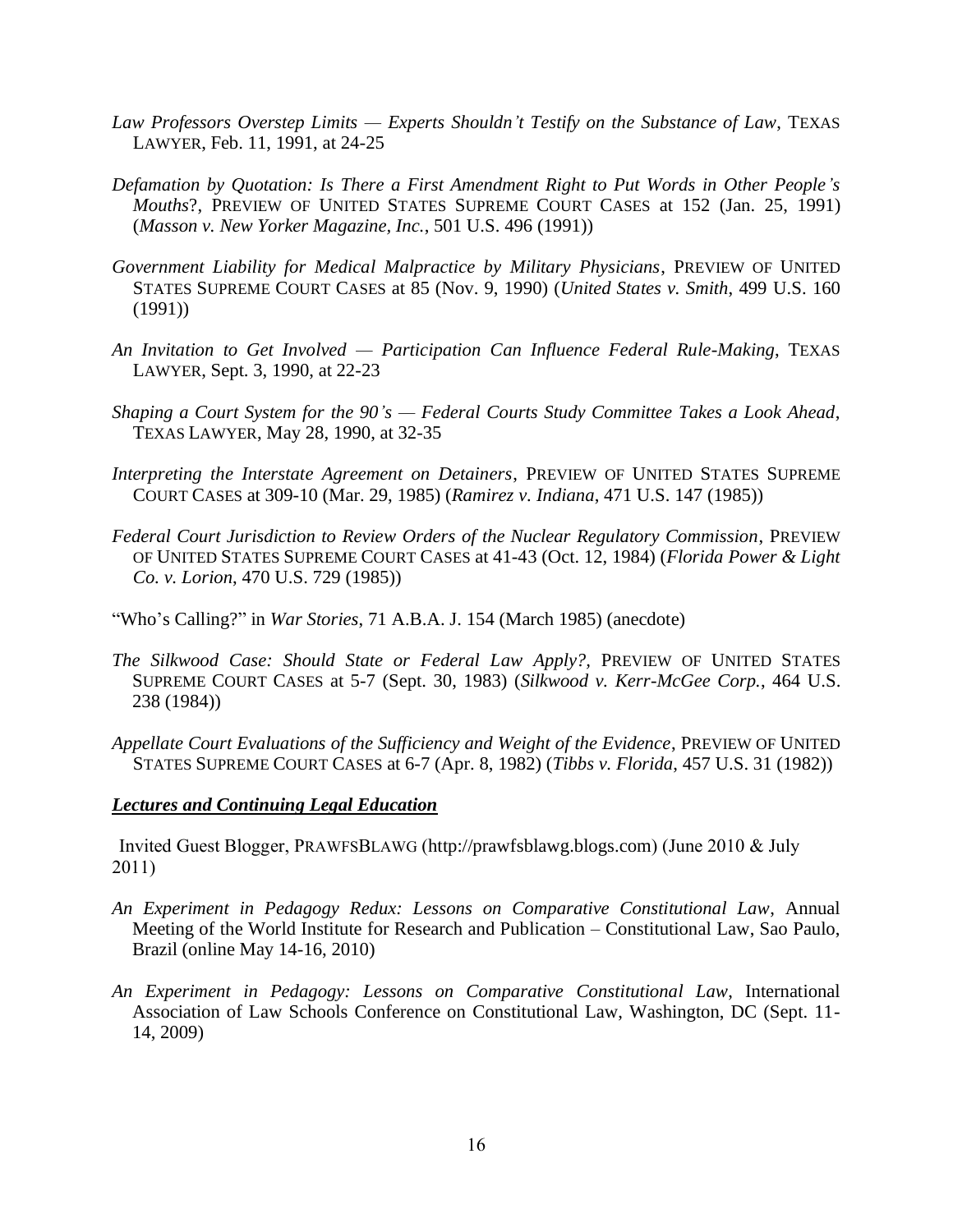- *Some Remarks on "What the Best College Teachers Do,*" panel on Diverse Teaching Methods Designed to Improve the Education of Law Students, 62nd Annual Meeting of the Southeastern Association of Law Schools, Palm Beach, Florida (Aug. 3, 2009).
- *Federalism and the Separation of Powers: Safeguards of Liberty*, Liberty Fund, Inc. Invitational Scholarly Colloquium, Indianapolis, Indiana (June 11-14, 2009)
- *Alexander Hamilton and the Creation of the Constitution*, Panelist and Commentator, Constitution Day Program, Florida International University, College of Law (Sept. 17, 2007)
- *What is Judicial Independence? and Why does it Matter?*, Panelist, *Judicial Independence and the Constitution*, Constitution Day Program, Florida International University, College of Law (Sept. 18, 2006)
- *Judicial Branch Planning Workshop*, Participant, by invitation of the Chief Justice of the Florida Supreme Court, sponsored by the Supreme Court of Florida Task Force on Judicial Branch Planning, Orlando, Florida (May 18-19, 2006)
- *Applied Freakonomics: Explaining the "Crisis of Volume,"* (commentator on *Overview: "Demand" and "Supply"* by Richard A. Posner), National Conference on Appellate Justice sponsored by American Academy of Appellate Lawyers, Federal Judicial Center, Institute of Judicial Administration & National Center for State Courts, Washington, DC (Nov. 4, 2005)
- *The Office of Chief Justice*, Presenter & Panelist, *The Constitution & the Court: Selecting Justices*, Constitution Day Program, Florida International University, College of Law (Sept. 16, 2005)
- *Cybercourts of Appeals*, Panelist, Cybercourts and On-Line Dispute Resolution Symposium, Network-Lawyers Seminars On-Line (Dec. 3-5, 2003)
- *At War with Civil Rights & Civil Liberties*, Planner and Presider, Symposium hosted by the Florida International University College of Law (Oct. 17, 2003) (with Philip Chase Bobbit, Lee Epstein, Louis Fisher, Mark Graber, Michael Greenberger, Mark V. Tushnet, and John F. Stack, Jr.)
- *Reflections on Law Schools and the Idea of the University*, Provost's Dinner for the Faculty Senate, Florida International University Convocation (Oct. 3, 2002)
- *Civil Rights and Civil Liberties in Crisis*, Presenter & Panelist, *Program on 9/11 – One Year Later*, Center for Transnational and Comparative Studies and the Jack D. Gordon Institute for Public Policy and Citizenship Studies, Florida International University (Sept. 11, 2002)
- *A Conversation About the Permanent Things*, Program for the Christian Legal Society at Drake University Law School (Apr. 9, 2002)
- *Roundtable Discussion*, Moderator with Stephen L. Carter and Michael J. Gerhardt, *Judicious Choices: Nominating and Confirming Supreme Court Justices Symposium*, Drake University Law School (Mar. 2, 2002)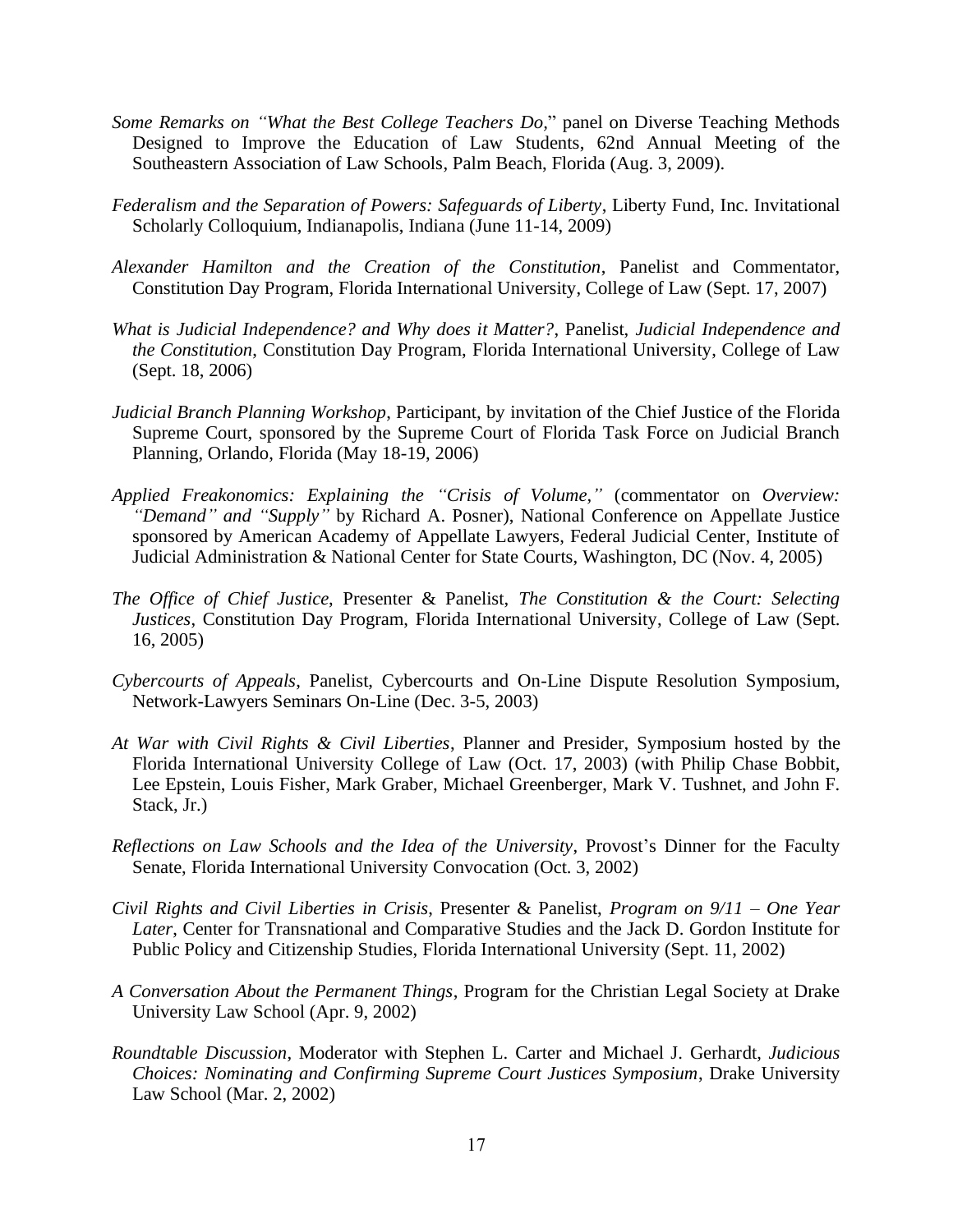- *Supreme Court Seminar* with The Honorable Clarence Thomas, Associate Justice, Supreme Court of the United States at Drake University Law School (February 2002)
- *Putting the Constitution in Context: Adding History to Teaching Constitutional Law*, Presenter & Panelist, Program of the Section on Constitutional Law, Association of American Law Schools Annual Meeting, New Orleans, Louisiana (January 4, 2002) (with Michael Curtis, Paul Finkelman and Linda K. Kerber)
- *At War with the Constitution*, A Forum on the Attack Against America, Drake University Law School sponsored by the International Law Society and the Federal Bar Association for the Southern District of Iowa (September 28, 2001)
- Moderator, *The Constitution and the Internet*, LAW.COM On-Line Seminar (Feb. 26-Mar. 2, 2001) (with Jack Balkin, Jerry Berman, Robert Corn-Revere, Michael Froomkin, Lawrence Lessig, Sanford Levinson, David G. Post, Jeffrey Rosen, Paul Schwartz, Cass Sunstein, Eugene Volokh and Jonathan Zittrain)
- *Roundtable Discussion*, Moderator with Lawrence Lessig, David G. Post and Jeffrey Rosen, *The Constitution and the Internet Symposium*, Drake University Law School (Feb. 17, 2001)
- *U.S. Supreme Court: Year in Review*, LAW.COM On-Line Symposium (Sept. 11-26, 2000) (with Erwin Chemerinsky, Moderator, Clint Bolik, David Cole, Lucinda Finley, Thomas Goldstein, Douglas Laycock, Tony Mauro, Jay Sekulow, Nadine Strossen, *et al*.)
- *Rights at the Schoolhouse Gate: Students & Privacy*, Iowa State Bar Association Center for Law & Civil Education and Close Up Foundation, Iowa Communications Network (April 2000)
- *A Generation Spent Studying the U.S. Courts of Appeals: A Chronology*, Managing the Federal Courts — Will the Ninth Circuit be a Model for Change, University of California at Davis Law Review Symposium (March 2000)
- *Supreme Court Seminar* with The Honorable Clarence Thomas, Associate Justice, Supreme Court of the United States at Drake University Law School (February 2000)
- *Presidential Politics and the Supreme Court*, CNN's Burden of Proof with Greta Van Susteren (January 2000)
- *American Constitutionalism*, Assembly of Faculty and Students at Central College, Pella, Iowa (February 1999)
- *Everything You Always Wanted to Know About the Supreme Court . . . But Were Afraid to Ask*, Continuing Education Lecture to the Lincoln Inn of Court, Des Moines, Iowa (February 1999)
- *Impeachment and Censure of the President*, Midmorning Show with Catherine Lampher on Minnesota Public Radio Network (December 1998)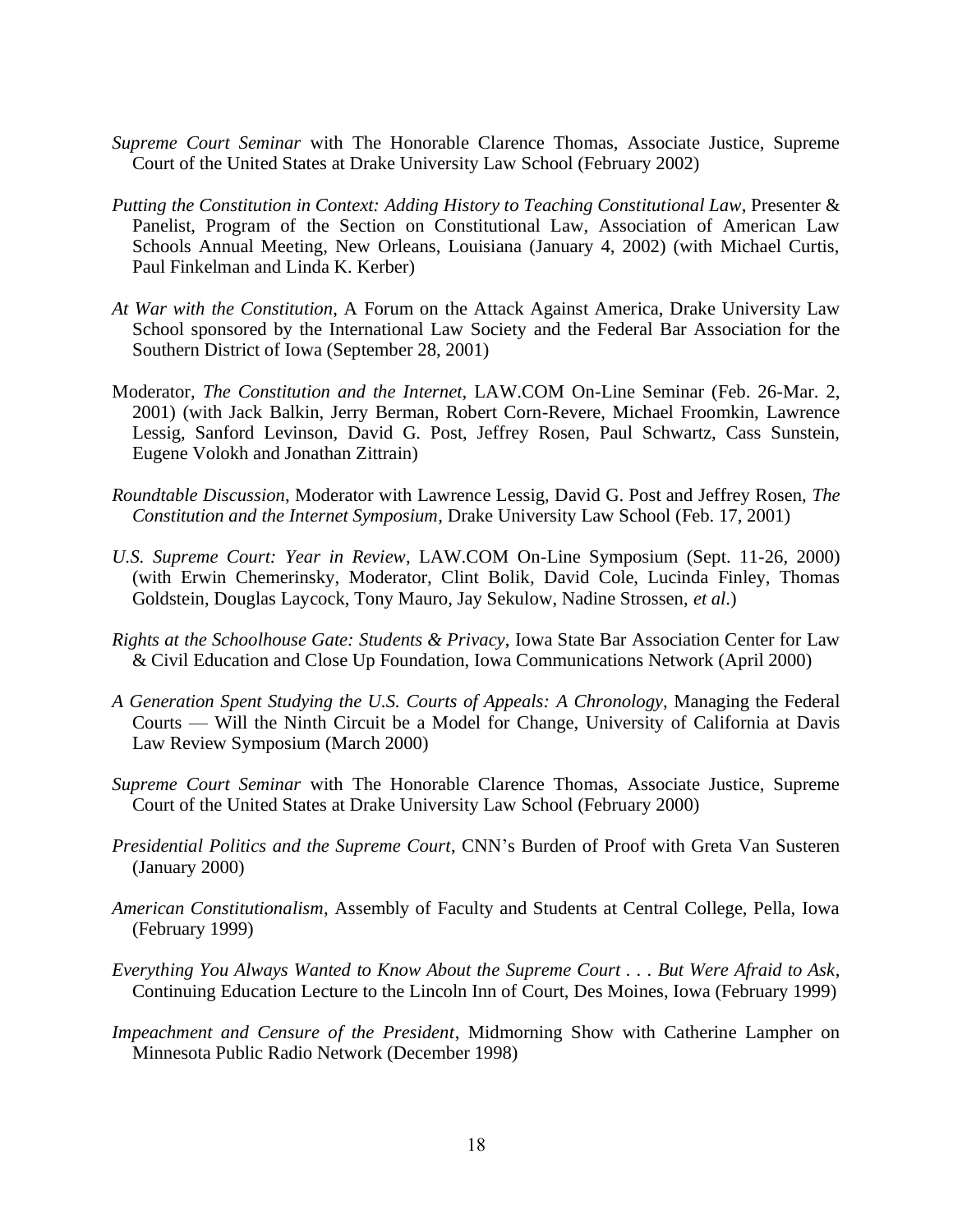- *"More cases than we know what to do with . . . ." — What Lawyers Need to Know about the Crisis in Federal Appeals and the Reforms being Proposed — with an Emphasis on our Eighth Circuit*, Federal Practice Seminar, Iowa State Bar Association, Des Moines, Iowa (December 1998)
- *Graduate and Law School Forum for Undergraduates*, Iowa Conference of Political Scientists, Iowa State University, Ames, Iowa (November 1998)
- *The Future of the Federal Appellate System: Can We Continue as We Have?,* American Bar Association Annual Meeting Program, American Academy of Appellate Lawyers, Section of Litigation Appellate Practice Committee, and Appellate Judges Conference, Toronto, Canada (August 1998) (with Hon. Patrick E. Higginbotham, Hon. Danny J. Boggs, Hon. Robert M. Parker, Paul Carrington, Kathleen Lewis, Eric Magnuson, Sidney Powell and Sanford Svetcov)
- *A Status Report on the Commission on Structural Alternatives for the Federal Courts of Appeals*, Annual Meeting of the American Academy of Appellate Lawyers, Toronto, Canada (August 1998) (with Daniel J. Meador)
- *Perceived Problems and Proposed Solutions for the U.S. Courts of Appeals*, Federal Bar Association Government Leadership Forum on *Restructuring the Federal Appeals Courts: Is It Time?*, Washington, D.C. (April 1998) (with Hon. Procter Hug, Jr., Russell R. Wheeler, Maggie Smolen and William N. LaForge)
- Presenter, Invitational Research Conference of the Commission on Structural Alternatives for the Federal Courts of Appeals, Washington, D.C. (March 1998)
- *The Far-Reaching Impact of Recent Supreme Court Decisions*, ABA Connection Program, National Continuing Legal Education Teleconference, sponsored by the Section of Litigation, the Judicial Division, and the Public Education Division (August 1997) (with Hon. Joseph R. Weisberger and Hon. Betty Barteau)
- *Oral History Interview with the Honorable James C. Hill, Senior Circuit Judge, United States Court of Appeals for the Eleventh Circuit*, Eleventh Circuit Historical Society, Jacksonville, FL (July 1997)
- *Civil Litigation Reform in the 21st Century — The Appeals Process*, Pepperdine University School of Law, Malibu, CA (March 1997) (with Hon. Thomas M. Reavley and William M. Richman)
- *Faith and the Law,* Moderator for National On-Line Symposium, Counsel Connect (August 1996)
- *A Draft Self-Study of Federal Judicial Rulemaking*, Conference on the Federal Rules of Civil Procedure, Southwestern Legal Foundation and Southern Methodist University School of Law, Dallas, TX (March 1995) (with Hon. Frank H. Easterbrook)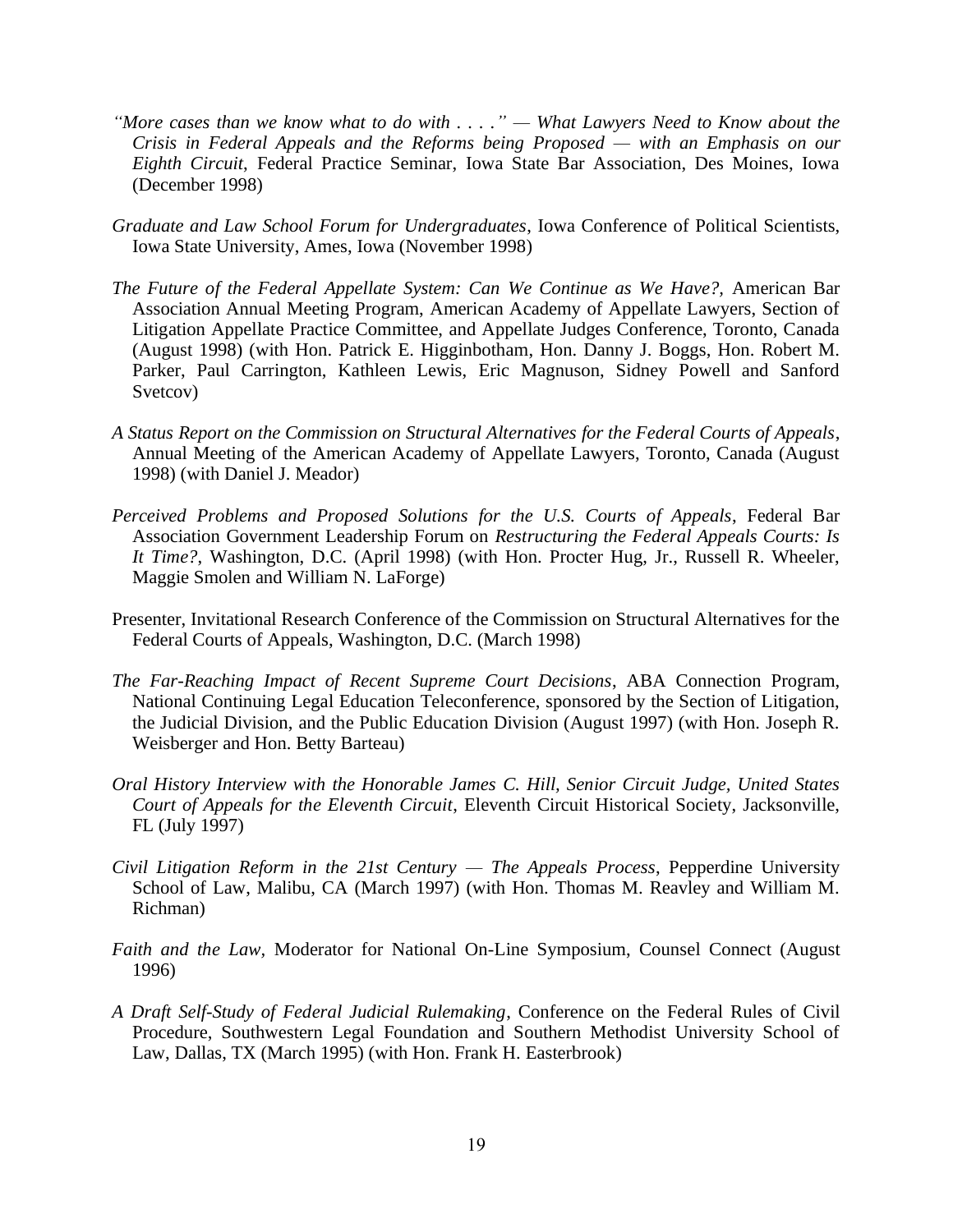- *Facing Future Issues with State-Federal Implications*, Middle Atlantic State-Federal Judicial Relationships Conference, Williamsburg, VA (November 1994), reprinted at 162 F.R.D. 219 (1995)
- *State/Provincial Court Relationships with Federal Courts*, Invitational Conference on Courts and Jurisdiction in Federal Systems: the United States, Canada, and Australia, University of South Carolina, Columbia, SC (November 1994)
- *Recent Changes in the Federal Rules of Procedure*, Workshop for Staff Attorneys, Federal Judicial Center, Nashville, TN (April 1994)
- *Exercising the Amendment Power to Disapprove of Supreme Court Decisions: A Proposal for a "Republican Veto*," First International Congress of Philosophy of Political Science, Universidad del Museo Social Argentino, Instituto de Ciencias Politicas, Buenos Aires, Argentina (October 1993)
- *Alternatives for the Federal Courts of Appeals*, National Workshop for Judges of the U.S. Courts of Appeals, Washington, D.C. (February 1993)
- *"Equal Justice Under Law": The Importance of an Independent Judiciary for the Protection of Civil Rights and Civil Liberties,"* National and Kapodistrian University of Athens, Athens, Greece (December 1992)
- *The Role of the Supreme Court in the American Judicial System*, Democratic University of Thrace, Komotini, Greece (November 1992)
- *Judicial Federalism in the United States*, The Aristotelian University of Thessaloniki, Thessaloniki, Greece (November 1992)
- *The Role of Religious Values in the Teaching of Law Students*, National Conference on Ethics and the Professions, Center for Applied Philosophy & Ethics in the Professions, University of Florida (January 1992) (with Timothy W. Floyd)
- *An Academic Perspective on Long-Range Planning for the Federal Judiciary*, presented to the Long-Range Planning Committee of the Judicial Conference of the United States, New York, NY (November 1991)
- *Appellate Jurisdiction*, Fifth Circuit Appellate Practice and Advocacy Seminar, Fifth Circuit Bar Association, New Orleans, LA (October 1991)
- *Some Naive Thoughts on "Law and Literature" . . . and Locke . . . and Comparative Constitutional Law*, Symposium on Law, the Bill of Rights, and the Great Plains, sponsored by Center for Great Plains Studies, University of Nebraska (March 1991)
- *Lunch with the Justices: A Brown Bag Series with the Supreme Court*, C-SPAN Grant Coordinator and Discussion Leader, Texas Tech University School of Law (Spring 1991)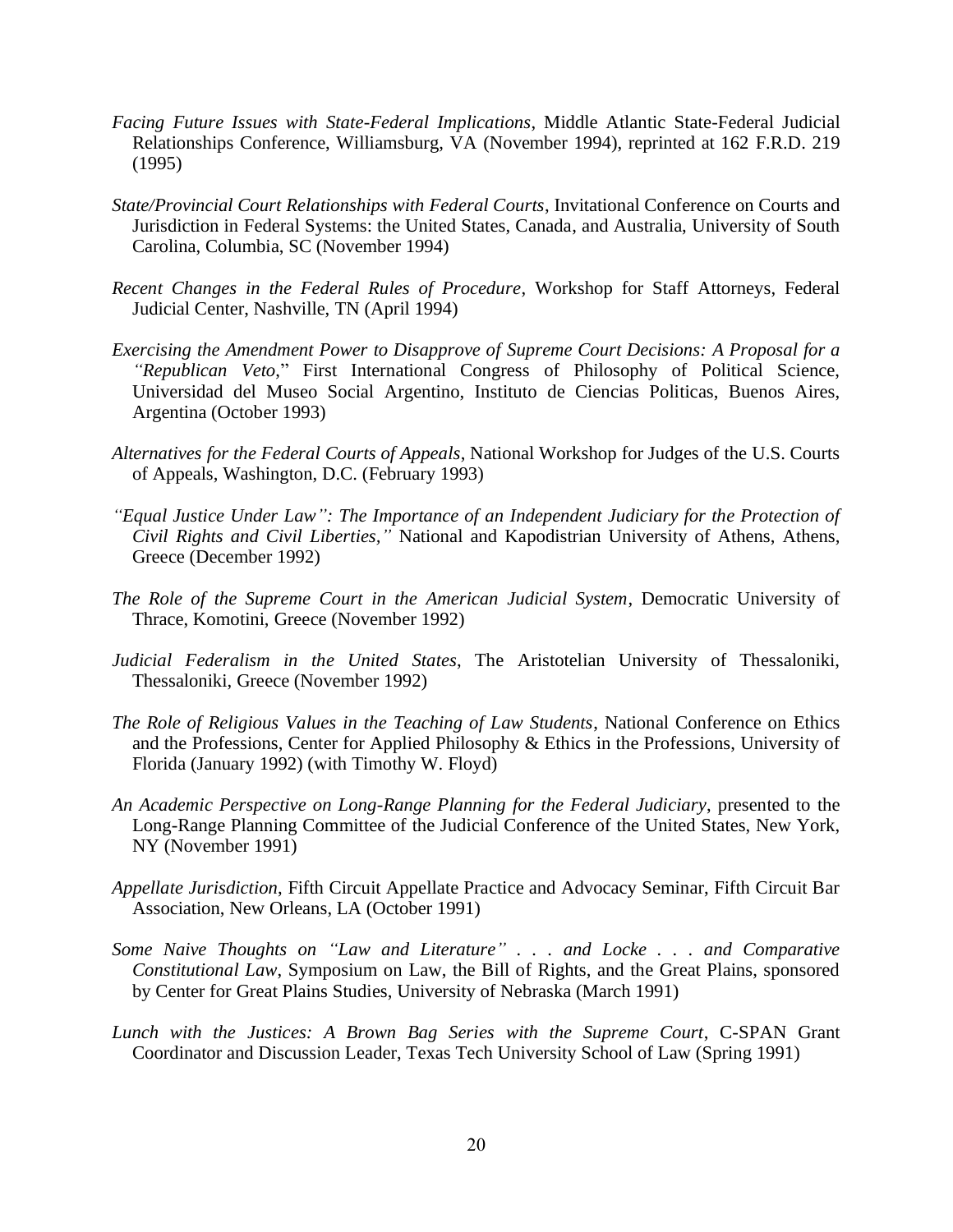- *The Jurisdiction of the U.S. Courts of Appeals*, Federal Judicial Center Seminar for Newly-Appointed United States Circuit Judges, Washington, DC (December 1989)
- *Censorship and the First Amendment*, Lecture at Austin College (November 1989)
- *Current Events Program*, Panelist, C-SPAN, Washington, DC (August 1988)
- *Time Management in Law School*, First Year Law School Lecture Series, Texas Tech University (March 1988)
- *The Changing Supreme Court*, Introduction to American Law Program for International Students, University of Florida (July 1987)
- *The Role of the Supreme Court*, Understanding Federal Government Operations Seminar, Brookings Institution (November 1986)
- *The Supreme Court and the "Inferior Courts" under Article III*, Introduction to American Law Program for International Students, University of Florida (July 1986)
- *Inside the Supreme Court*, Seminar on United States Constitutional History, Clemson University (March 1986)
- *Federal Jurisdiction, Venue and Pleadings*, State Bar of Texas Videotape Library (February 1985) (with Hon. Joe Fish)
- *Jurisdiction of the United States Courts of Appeals*, Federal Practice Seminar, Texas Tech University School of Law (February 1985)
- *Recent Supreme Court Decisions of Impact on Jurisdiction and Procedure in the Lower Federal Courts*, Judicial Conference of the Fifth Judicial Circuit (April 1983) (with L.A. Scot Powe, Jr. & Charles Alan Wright)
- *Recent Developments in Habeas Corpus*, Stay Abreast in the Law Seminar, Texas Tech University School of Law (October 1982)
- *Sentencing Guidelines*, Seminar for Municipal Court Judges, Texas Tech University School of Law (August 1982)
- *Federal Jurisdiction Update*, Stay Abreast in the Law Seminar, Texas Tech University School of Law (October 1981)
- *General Principles of Probation*, Seminar for Municipal Court Judges, Texas Tech University School of Law (August 1981)

### *Law School Committees*

Academic Planning; Academic Standards (Chair); Accepted Students' Day; Admissions (Chair); Affirmative Action; Alumni Relations; Appointments (Chair); Budget Advisory; Building;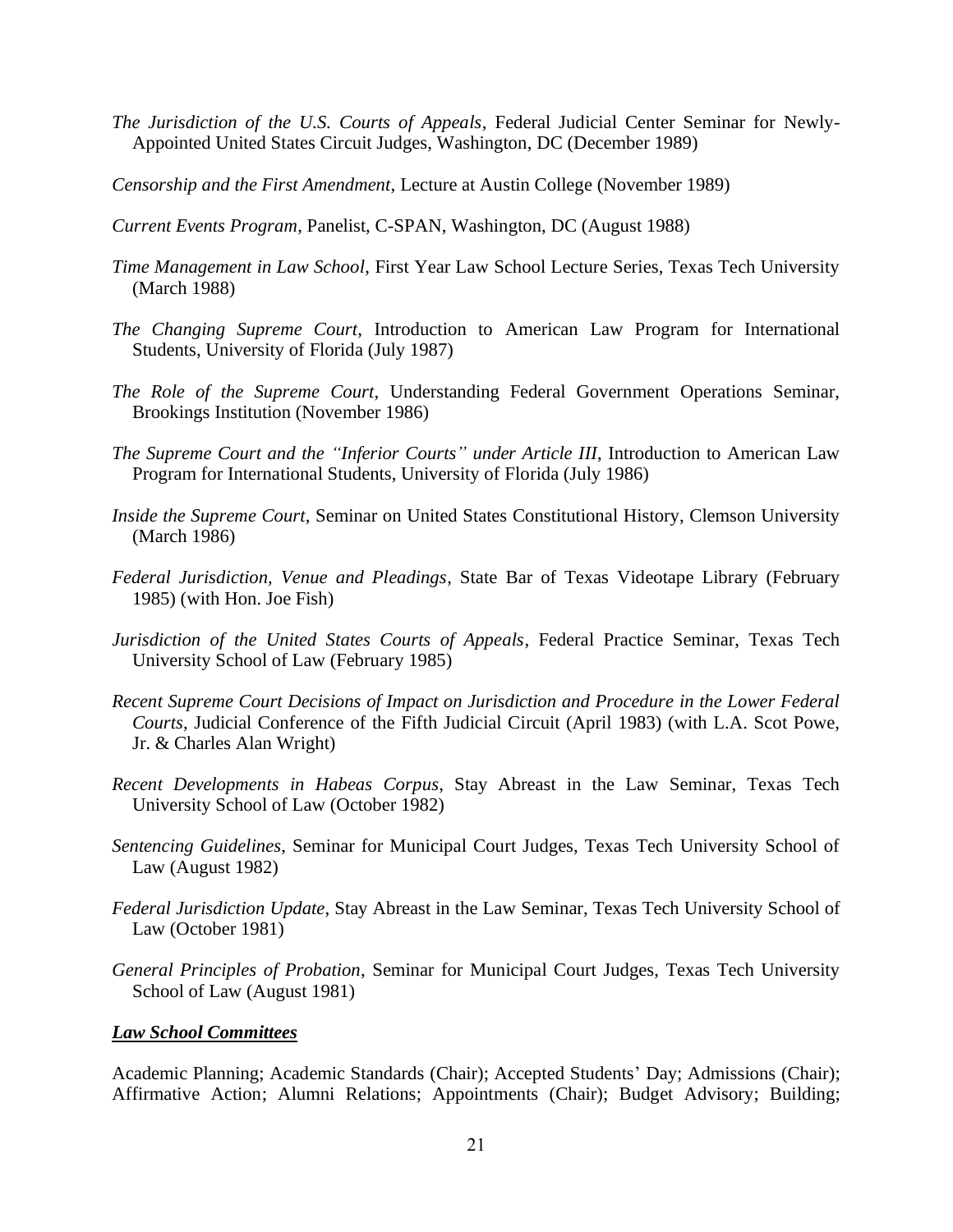Committee for the Year 2000; Catholic Law Students Association Advisor; Criminal Law Association Advisor; Curriculum; Dean Search; Faculty Mentor; Faculty Resource; Faculty Retreat; Grade Appeals (Chair); Federalist Society Advisor; Honor Council; Honors and Awards (Chair); Independent Textbook Review; Judicial Clerkships (Chair); Lecturers Review; Library; Long Range Planning; Orientation; Promotion and Tenure (Chair); Rules; ABA Self-Study; Student Bar Association Advisor; Student Counseling; Writing Contests

## *University Committees*

Athletic Council; Steering Committee for Self-Study and Accreditation Review by Southern Association of Colleges and Schools (1991-94); Texas Tech University Health Sciences Center Institutional Review Board for the Protection of Human Subjects (Chair subcommittee to draft General Assurance for U.S. Dept. H.H.S.; Chair subcommittee to draft informed consent guidelines for mentally disabled subjects); Faculty Development Committee; Faculty Grievance Panel; Honorary Degrees & Faculty Awards; Phi Kappa Phi Executive Committee

### *Awards and Honors*

Albert Nelson Marquis Lifetime Achievement Award designated by the Marquis Who's Who Publications Board for career longevity and demonstrated excellence in law and legal education (2018) American Law Institute (elected 1984; elected to Life Membership 2009) Elected Perpetual Member, Fellowship of Catholic Scholars (2015) Fellow, American Bar Foundation (2011) Professor of the Year for 2020-21, FIU College of Law Student Bar Association Professor of the Year for 2011-12, FIU College of Law Student Bar Association Professor of the Year for 2011-12, FIU College of Law Student Bar Association Professor of the Year for 2010-11, FIU College of Law Student Bar Association FIU's Top Scholar Award (Spring 2012) FIU Book Author Award (Spring 2012) FIU's Top Faculty Presidential Recognition Award (Spring 2010) Operational Excellence Award in recognition of meritorious performance, Florida International University (Spring 2009) Fellow, American Academy of Appellate Lawyers (July 2004) Pioneer Award from the Student Bar Association in Appreciation for Guidance and Dedication to the Florida International University College of Law (March 2004) Elected Graduation Hooding Professor by the FIU College of Law Graduating Classes of 2005, 2006, 2007 & 2008 Student Bar Association President's Award for Outstanding Service to the Students of Drake Law School (March 2002) WHO'S WHO IN AMERICA (56th ed. 2002) 2000 Outstanding Scholars of the 21st Century, International Biographical Centre, Cambridge, England (2001) Commendation for Distinguished Service to the Federal Courts awarded by the Judicial Conference of the United States (1995) ,Smith Kline Beckman Bicentennial of the Constitution Award in Legal Education (1988) Justice Tom C. Clark Judicial Fellow Award for 1985-86 Faculty Development Leave, Texas Tech University (Fall 1992)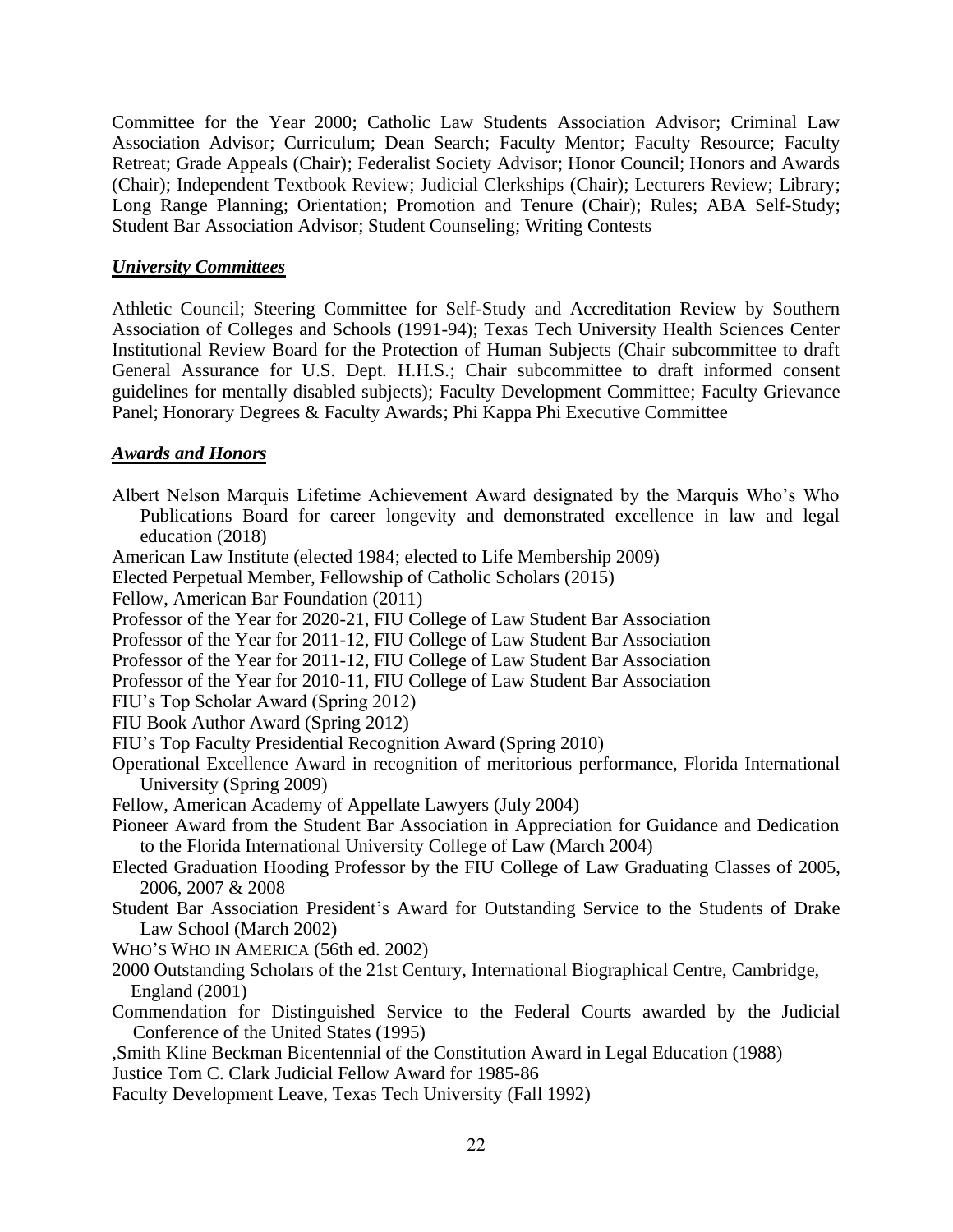Barnie E. Rushing, Jr. University Faculty Distinguished Researcher Award, Texas Tech University (1997)

Spencer A. Wells University Award for Creative Excellence in Teaching, Texas Tech University (1991)

President's Excellence in Teaching Award, Texas Tech University (1990)

Outstanding Professor Award, Texas Tech School of Law (1989)

Outstanding Professor Award, Texas Tech School of Law (1988)

Outstanding Faculty Research Award, Texas Tech School of Law (1995)

Outstanding Faculty Research Award, Texas Tech School of Law (1983)

Biographee: WHO'S WHO IN AMERICA; WHO'S WHO IN AMERICAN LAW; WHO'S WHO AMONG AMERICAN TEACHERS; WHO'S WHO AMONG RISING YOUNG AMERICANS; WHO'S WHO OF EMERGING LEADERS IN AMERICA; WHO'S WHO IN SOCIETY; WHO'S WHO IN THE SOUTH AND SOUTHWEST; WHO'S WHO IN THE WORLD; INTERNATIONAL WHO'S WHO OF INTELLECTUALS; COMMUNITY LEADERS OF AMERICA; DICTIONARY OF INTERNATIONAL BIOGRAPHY; INTERNATIONAL DIRECTORY OF DISTINGUISHED LEADERSHIP; INTERNATIONAL LEADERS IN ACHIEVEMENT; MEN OF ACHIEVEMENT; DIRECTORY OF AMERICAN SCHOLARS

#### *Service*

Advisory Committee, JOURNAL OF LEGAL EDUCATION (2012-15)

- Member, Project Advisory Board, *National Study of State Criminal Appeals*, conducted by the National Center for State Courts & Bureau of Justice Statistics (2009-12 )
- Fellow, Program in the Study of Spirituality, Florida International University (2009-)
- Board of Academic Advisors, Claremont Institute: Center for Constitutional Jurisprudence (2005-10)
- Legal Policy Advisory Board, Washington Legal Foundation (1998-2012)

Board of Directors, American Judicature Society (2000-2002)

Contributing Editor, PREVIEW OF UNITED STATES SUPREME COURT CASES (1991-2012)

Iowa State Bar Association Federal Practice Committee (1998-2001)

Member, Committee on Rules of Practice and Procedure of the Judicial Conference of the United States, by appointment of the Chief Justice (1990-95); Chair, Subcommittee on Long-Range Planning (1991-95); Liaison Member to the Long Range Planning Committee of the Judicial Conference (1992-95)

Member, Board of Editors, JOURNAL OF SUPREME COURT HISTORY (1991-93)

Associate Fellow, Center for Great Plains Studies, University of Nebraska (1991-98)

Consultant, Justice Research Institute (1991-98)

Vice Chair, "Supreme Team" Committee to Develop and Implement a High School Curriculum on the Constitution, Texas Young Lawyers Association (1997-98)

Reporter, National Workshop for Judges of the U.S. Courts of Appeals, Washington, DC (February 1993)

Reporter, National Conference on State-Federal Judicial Relationships, Sponsored by: State Justice Institute, Federal Judicial Center, the National Center for State Courts, the Judicial Conference of the United States, the Conference of Chief Justices, and the National Judicial Council of State and Federal Courts, Orlando, FL (April 1992)

Rapporteur, Public Committee on the Federal Courts Report of the Council for Court Excellence (1991)

Associate Reporter, Federal Courts Study Committee (created by P.L. No. 100-702) (1989-90)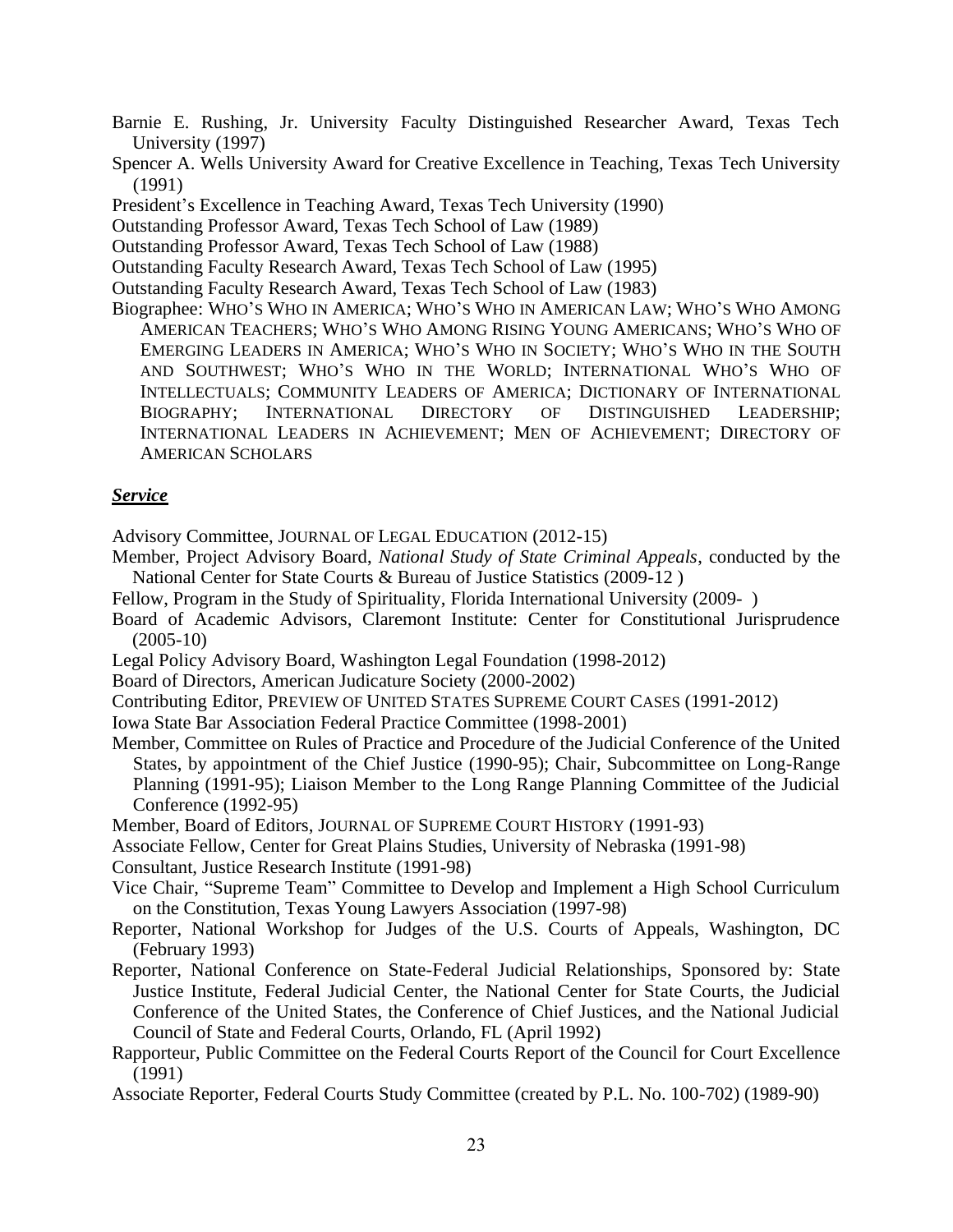Member, State Bar of Texas Committee to Study Specialized Business Courts (1990-91) Board of Contributors, TEXAS LAWYER (1989-98)

- Member, American Law Institute Consultative Committee for Complex Litigation Project (1988-94)
- Member, American Law Institute Consultative Committee for Restatement of the Law Governing Lawyers (1988-2000)
- Rapporteur, National Task Force on Federal Judicial Responsibility, Twentieth Century Fund (1988-89)
- Member, American Bar Association Section of Criminal Justice Victims' Committee (1988-93)
- Member, Association of American Law Schools Committee on Courts (1986-87)
- Consultant, Victims' Constitutional Amendment Network (1987)
- Member, Fifth Circuit Indigents' Appeals Panel (*Vela v. Estelle*, 708 F.2d 954 (5th Cir. 1983), *cert. denied sub nom., McKaskle v. Vela*, 464 U.S. 1053 (1984))
- Contributing Editor, PREVIEW OF UNITED STATES SUPREME COURT CASES (1984-85)
- Member, AMERICAN CRIMINAL LAW REVIEW Criminal Practice Advisory Board (1981-85)
- Member, Editorial Board of HUMAN RIGHTS (1983-85)
- Member, American Bar Association Criminal Justice Section *Amicus Curiae* Briefs Committee (1983-84)
- Member, American Bar Association Individual Rights and Responsibilities Section Committee on Access to Civil Justice (1982)
- Member, American Bar Association Individual Rights and Responsibilities Section Committee on Freedom of Speech and of the Press (1982)
- Vice-Chair, American Bar Association Individual Rights and Responsibilities, Section Committee on First Amendment Rights (1982-84)

# *Other Activities*

- Member, American Bar Association
- Member, The Florida Bar (inactive)
- Member, Bar Association of the Fifth Federal Circuit
- Member, Supreme Court Historical Society
- Member, Eleventh Circuit Historical Society
- Member, American Judicature Society
- Admitted, United States District Court for the Northern District of Texas, United States Courts of Appeals for Fifth, and Eleventh Circuits, and Supreme Court of the United States
- Attended, Symposium on Constitution Drafting in Post-Conflict States, William & Mary Institute of Bill of Rights Law (2007)
- Attended, The Last Word?: The Constitutional Implications of Presidential Signing Statements, William & Mary Bill of Rights Journal (2007)
- Attended, Symposium on the Religion Clauses in the 21st Century, West Virginia University College of Law (April 2007)
- Participant, American Judicature Society Annual Program, "What Role for AJS in Reforming Judicial Elections?" Chicago, Illinois (2001)
- Invitee, Eighth Circuit Judicial Conference, St. Louis, Missouri (2001)
- Attended, Association of American Law Schools Conference on New Ideas for Experienced Teachers: We Teach But Do They Learn?, Calgary, Alberta, Canada (2001)
- Participant, The Supreme Court's Most Extraordinary Term Symposium, Pepperdine University School of Law (2000)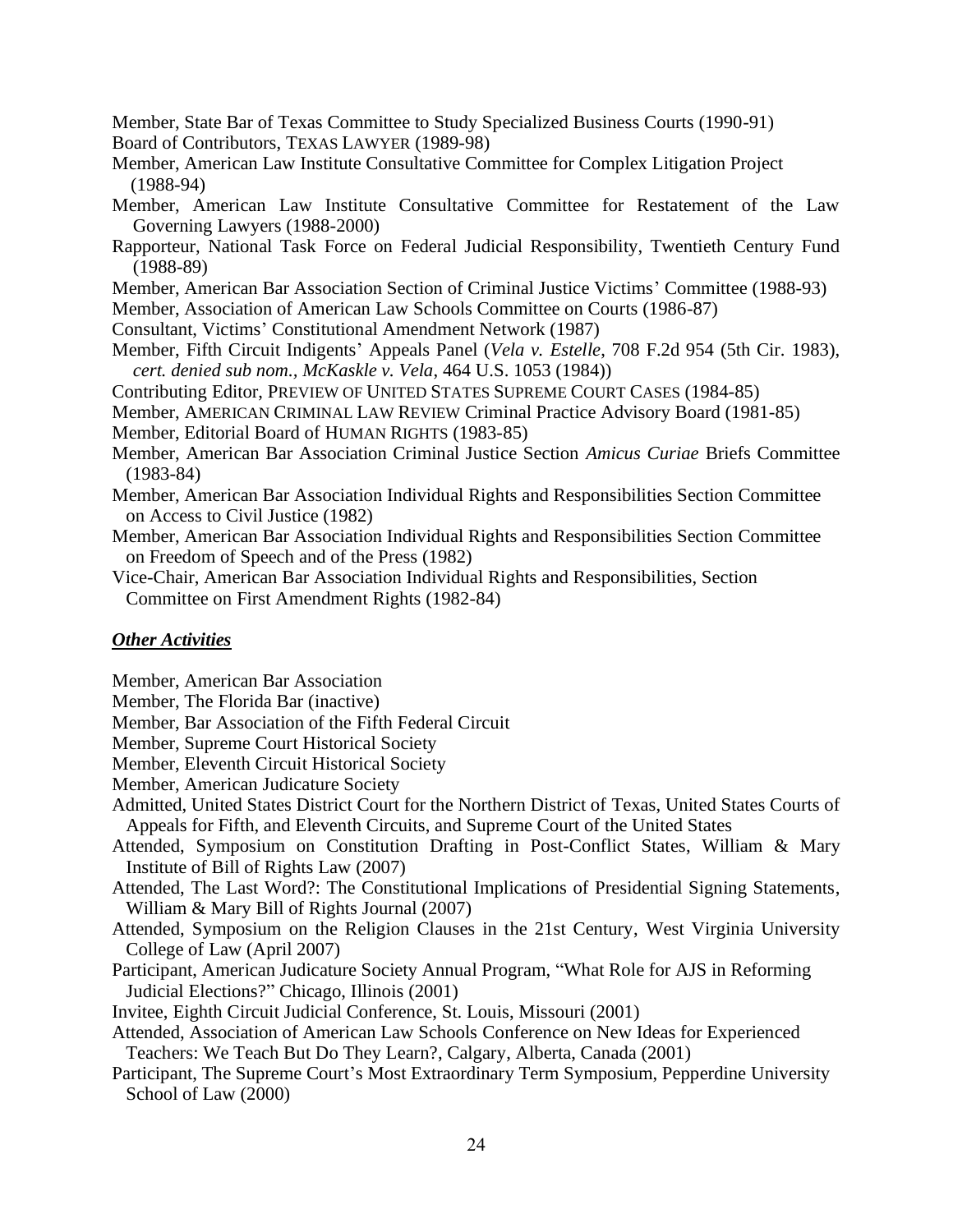Participant, Choosing our Judges: A National Forum on Judicial Selection, American Judicature Society, Washington, D.C. (2000)

Attended, Archaeological Heritage: Current Trends in Its Legal Protection, Institute of Hellenic Constitutional History and Constitutional Law, Athens, Greece (1992)

Attended, The Archeology of Democracy: An International Conference to Celebrate 2500 Years Since the Birth of Democracy in Greece, American School of Classical Studies, Athens,

**Greece** (1992)

Attended, Harvard Program of Instruction for Lawyers (1990, 1984, 1982)

Attended, A Conference on Appointments to the Supreme Court of the United States, Northwestern University (1989)

Member, International Platform Association (1988-90)

Attended, C-SPAN Seminar for Professors, Washington, DC (1988)

Attended, Association of American Law Schools Conference on Civil Procedure, University of Virginia (1988)

Attended, Brookings Institution Colloquium "Judges and Legislators: Toward Institutional Comity", Washington, DC (1986)

Attended, Federal Judicial Center Seminar for Federal Appellate Judges, New Orleans, LA (1986) (Reporter on Internal Operating Procedures Discussion)

Attended, American Enterprise Institute for Public Policy and Research Conference "Unity and Diversity: An International Conference on Constitutionalism", Washington, DC (1985)

Attended, Federal Judicial Center Seminar for Newly-Appointed Circuit Judges, Washington, DC (1985)

Attended, Association of American Law Schools Conference on Teaching Constitutional Law, Los Angeles, CA (1983)

Representative, Fifth Circuit Judicial Conference (1984, 1983, 1982)

Drafter, First Inquiry Response on the Article III Judiciary, Texas Tech University (1982)

Attended, Perspectives on the First Amendment Seminar, University of Georgia (1981)

Representative, Fifth Circuit Closing and Opening Ceremonies (1981)

Drafter, Bar Examination Questions for State Bar of Minnesota (1981-86)

# *Legal Education*

University of Florida, College of Law J.D. with High Honors (June 1977) Graduated 4th in class of 177 Dean's List Each Quarter Legal Writing I & II Honors Grades Member of the Board, UNIVERSITY OF FLORIDA LAW REVIEW Moot Court Board of Editors Moot Court Board of Supervisors Director, Governmental Research Council The Order of the Coif Legal Honorary Society Phi Kappa Phi National Honorary Society Omicron Delta Kappa National Leadership Honorary Selected, Department of Justice Honor Law Graduate Program Instructor, Appellate Advocacy (Legal Writing II) Instructor, Legal Research